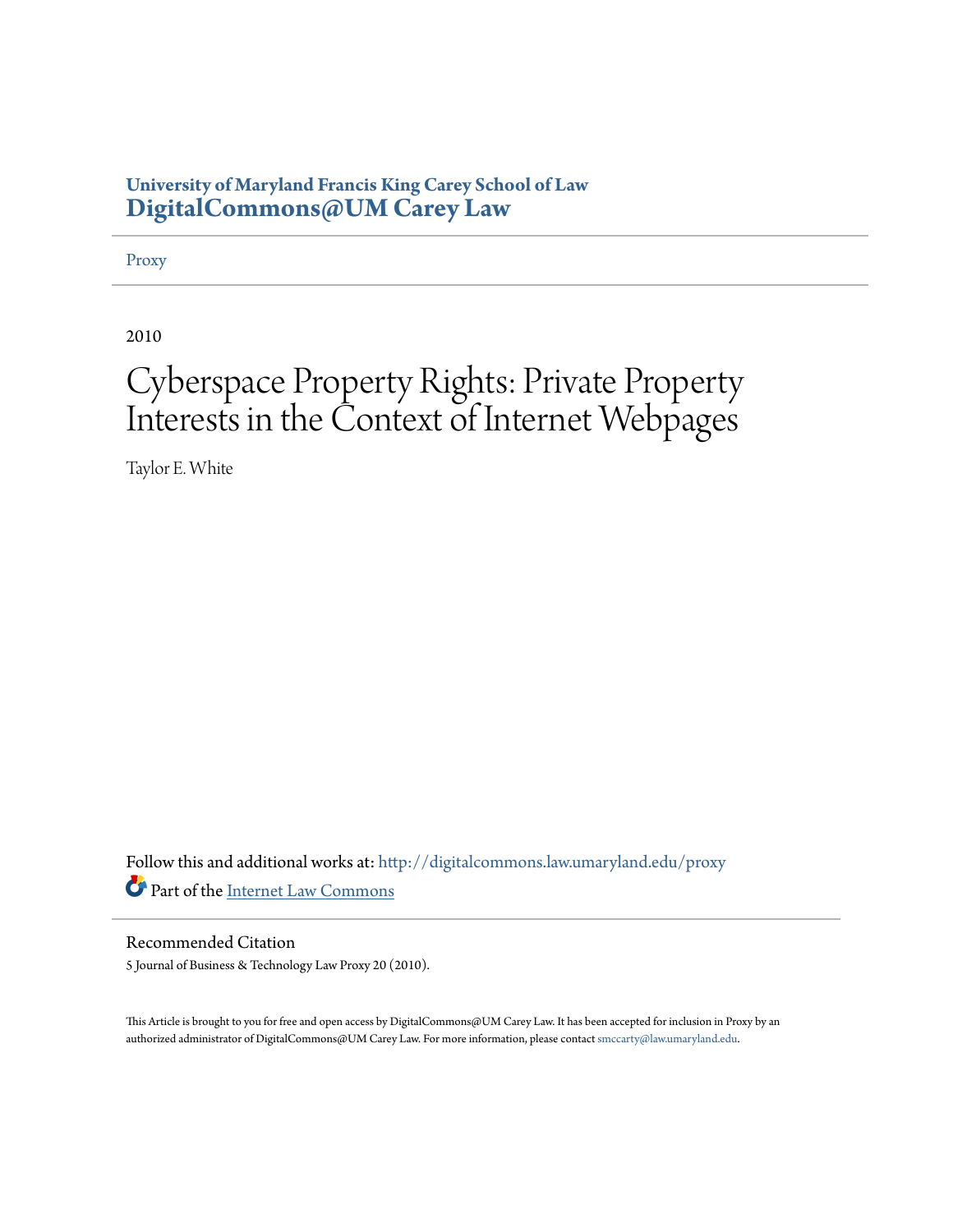# **Cyberspace Property Rights: Private Property Interests in the Context of Internet Webpages**

#### **I. Introduction**

Under youtube's terms of use, it owns most content on its webpage and may remove content that it deems inappropriate "at any time, without prior notice and at its sole discretion."<sup>1</sup> Imagine YouTube's reaction if the government mandates service providers remove content from its webpage without YouTube's consent.<sup>2</sup> Then also imagine the alternative scenario where a court strikes down YouTube's Terms of Use as a violation of a state constitution, mandating that YouTube repost a user's video it removed without prior notice.<sup>3</sup> Such situations are not entirely hypothetical, and they certainly are not far-fetched.<sup>4</sup> In fact YouTube has had recent—and very public—situations where it complied with a governmentsanctioned demand to remove certain politically charged videos, prompting the

<sup>© 2010</sup> Taylor E. White.

 <sup>\*</sup> Taylor White is an attorney in Texas. He graduated from the University of Arkansas School of Law in Fayetteville, *summa cum laude*. He would like to thank Professor Ned Snow at the University of Arkansas for his continued friendship and sound advice.

<sup>1.</sup> YouTube, Terms of Service, http://www.youtube.com/t/terms (last visited Mar. 2, 2010).

<sup>2</sup>*. See, e.g.*, 17 U.S.C. § 512(c)(1)(C) (2006) (mandating that a service provider of online material will not be liable for copyright infringement if "upon notification of claimed infringement . . . [it] responds expeditiously to remove, or disable access to, the material that is claimed to be infringing or to be the subject of infringing activity").

<sup>3</sup>*. See, e.g.*, PruneYard Shopping Ctr. v. Robins, 447 U.S. 74, 79, 88 (1980) (holding that a state may exercise its police powers to extend civil liberties to include the right to freedom of speech in privately owned areas of a public character).

<sup>4</sup>*. See, e.g.*, Dawn C. Nunziato, *The Death of the Public Forum in Cyberspace*, 20 BERKELEY TECH. L.J. 1115, 1165–66 (2005) ("Following California's lead [in decisions like *Pruneyard*], states should interpret their own constitutions' free speech clauses to grant individuals the right to express themselves in privately-owned forums for expression that are the functional equivalent of traditional public forums."). Professor Nunziato argues that the Supreme Court's holding in *PruneYard* is illustrative of the positive effect that state action to regulate private property could have on the freedom of speech. *Id.*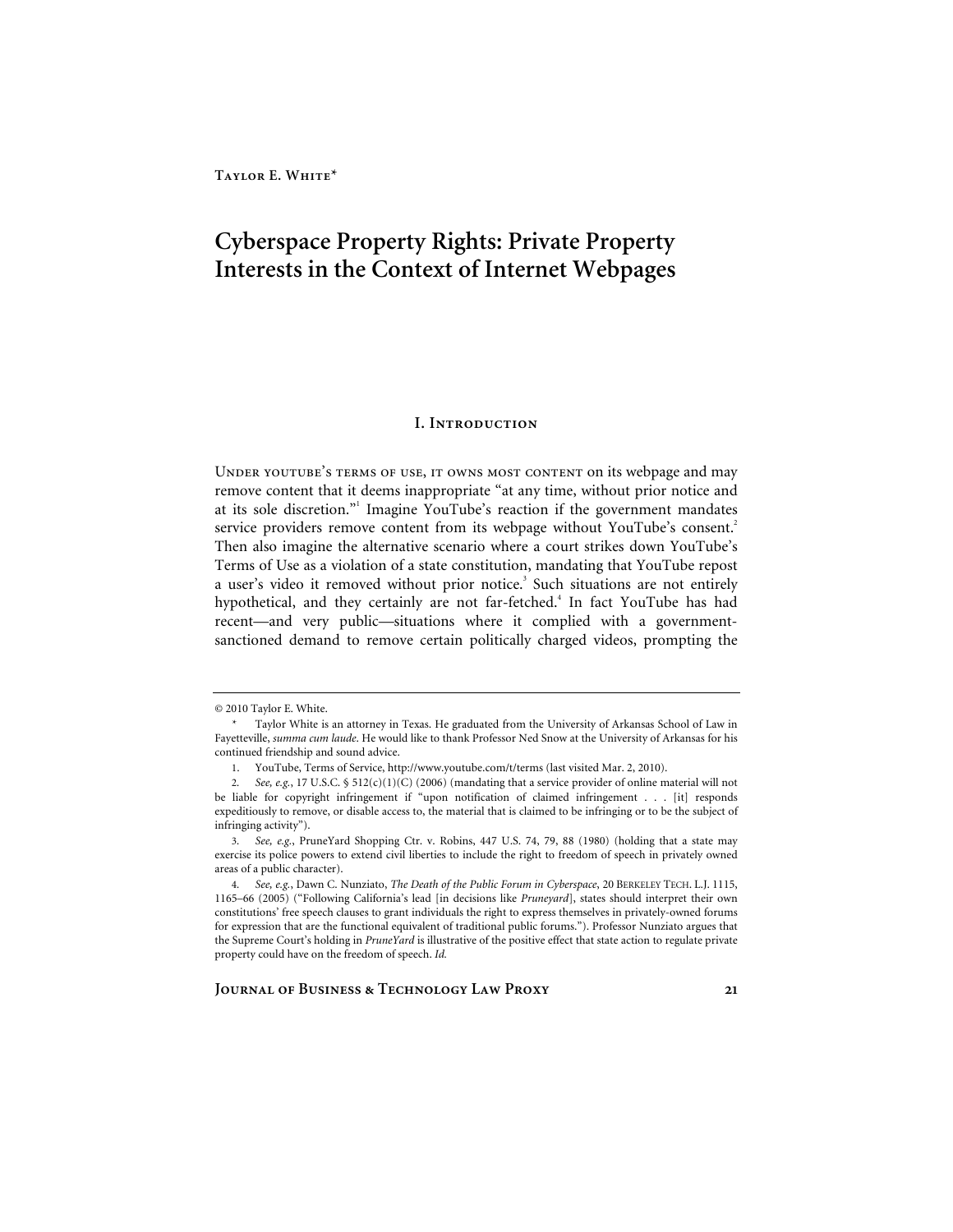user who posted the videos to insist that YouTube replace them on the webpage.<sup>5</sup> Government action to regulate the content of Internet webpages could tread heavily on the private property interests of website providers<sup>6</sup> such as YouTube.<sup>7</sup>

The property problem arises because the Internet, including its webpages, has many characteristics of a public area, like a shopping mall, so a government could exercise its police powers to regulate the content of an Internet webpage even if it is controlled by a private entity. The United States Supreme Court's holding in PruneYard Shopping Center v. Robins<sup>8</sup> is particularly relevant to this problem. There, the Court addressed whether a state could interpret its constitution to protect the dissemination of politically charged pamphlets by high school students in a privately owned shopping mall.<sup>9</sup> Ultimately, the Court found that a state may exercise its police powers to extend its citizens' civil liberties.<sup>10</sup> The Court's holding, however, did not necessitate compensation to the mall-owner under the Fifth Amendment Takings Clause<sup>11</sup> because the mall-owner's reasonable business expectations were not sufficiently affected.<sup>12</sup> The Court's holding embodies a potential dilemma for website providers: by allowing states to exercise their police powers to regulate private property of a public character, the constitutionally protected property rights of a website provider may be in danger.<sup>13</sup>

10*. Id*. at 78–79.

<sup>5</sup>*. See generally* Letter from Trevor Potter, General Counsel, McCain-Palin Campaign, to Chad Hurley, CEO, YouTube, L.L.C. et al. (Oct. 13, 2008) (available at http://www.eff.org/files/McCain%20 YouTube% 20copyright%20letter%2010.13.08.pdf). The user's request—the re-posting of campaign videos removed subsequent to takedown notices—sounded in the freedom of speech, stating that YouTube's immediate compliance with the demands of potential copyright holders "deprives the public of the ability to freely and easily view and discuss the most popular political videos of the day." *Id.* at 1. In fact, Mr. Potter specifically quoted a federal district court judge: "The First Amendment affords the broadest protection to such political expression in order to assure the unfettered interchange of ideas for the bringing about of political and social changes desired by the people." *Id.* at 3 (quoting Keep Thomson Governor Comm. v. Citizens for Gallen Comm., 457 F. Supp. 957, 960 (D.N.H. 1978)).

<sup>6.</sup> The First Amendment rights of the website provider itself are outside the scope of this Article, but such an argument should make for an interesting issue. *See generally* Marjorie A. Shields, Annotation, *First Amendment Protection Afforded to Web Site Operators*, 30 A.L.R. 6TH 299 (2008). This Article instead focuses upon private property interests of website providers.

<sup>7.</sup> In the context of this Article, "website provider" or "provider" means the individual or entity that creates a webpage, while "Internet user" or "user" generally refers to individuals or entities that access and surf the content of webpages.

<sup>8. 447</sup> U.S. 74 (1980).

<sup>9</sup>*. Id*. at 79.

<sup>11</sup>*. Id.* at 84. The Fifth Amendment to the United States Constitution states, in pertinent part, "nor shall private property be taken for public use, without just compensation." U.S. CONST. amend. V.

<sup>12</sup>*. See PruneYard*, 447 U.S. at 82–83 ("There is nothing to suggest that preventing appellants from prohibiting this sort of activity will unreasonably impair the value or use of their property as a shopping center.").

<sup>13.</sup> Some scholars argue that states should interpret their respective constitutions to extend individuals' rights to express themselves on private property. *See*, *e.g.*, Nunziato, *supra* note 4, at 1165–66.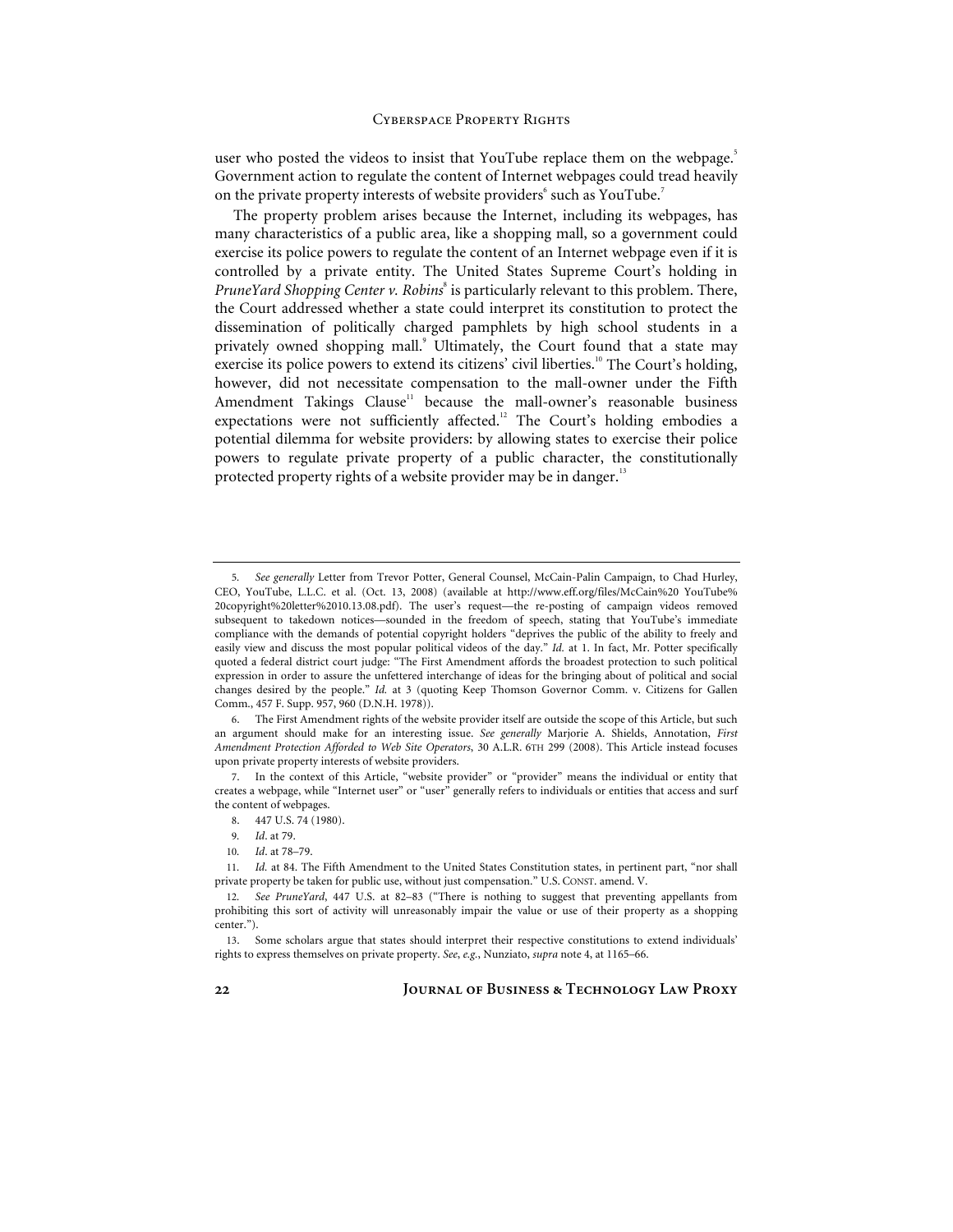Certainly, one state should not control the content of the Internet, $<sup>14</sup>$  especially if</sup> the webpage on which that content appears is the private property of a website provider. If a state attempts to regulate a webpage, the constitutional property rights of the website provider are abridged,<sup>15</sup> so the question arises of how much control the website provider has over its own webpage when weighed against the state's interest in regulating the webpage. This Article examines one answer to that question: individual website providers have full private property interests in their respective webpages, with the rights to use, dispose of, and exclude others from their virtual space as they see fit.

Where a court recognizes a government's ability to regulate the content of privately owned property, like webpages, the analysis necessarily involves the Takings Clause of the Fifth Amendment.<sup>16</sup> Website providers likely have strong interests in maintaining the right to use, control, and exclude others from the content of their webpages, particularly in the context of commercial enterprises.<sup>17</sup> When a government mandates modification of a webpage, a taking should be recognized due to the possibility of interference with the economic and personal value of certain webpages.<sup>18</sup>

Whether a state government may regulate webpages in light of the Supreme Court's holding in *PruneYard* has yet to be decided, but the question raises important issues that courts will face as governments seek to regulate the content of the Internet with more frequency. Part II of this Article addresses how the common law impliedly extends private property rights to the context of the Internet. Specifically, Part II analyzes how courts have found causes of action, such as trespass to chattels and conversion, to be applicable to disputes in cyberspace to implement the public policies of property rights on the Internet, even where the elements are only marginally met. Lastly, Part III of this Article addresses the application of *PruneYard* to the context of the Internet in light of the frequent comparisons of cyberspace to physical space when applying modern legal concepts.

<sup>14</sup>*. See generally* Mark A. Lemley, *Place and Cyberspace*, 91 CAL. L. REV. 521, 525 (2003) (observing that the Internet is very different from the physical world because of the "automatic interconnection between data offered by different people in different places").

<sup>15</sup>*. See infra* Part III.

<sup>16</sup>*. See PruneYard*, 447 U.S. at 82–84; *see also* Ruckelshaus v. Monsanto Co., 467 U.S. 986, 1004–05 (1984) (describing a three-factor test to determine "whether a governmental action has gone beyond 'regulation' and effects a 'taking'"). In *Ruckelshaus*, Monsanto brought a suit to protect data, which a federal statute required to be disclosed to the EPA. 467 U.S. at 998–99. Monsanto alleged that the federal statute compelling data disclosure constituted a taking without just compensation in violation of the Fifth Amendment. *Id.* The Court held that Monsanto had a cognizable interest in its intangible property, data, which is protected by the Fifth Amendment Takings Clause. *Id.* at 1003–04. In analyzing Monsanto's claim for an unconstitutional taking, the Court identified three relevant factors: the character of the government action, the action's economic impact on the property owner, and the action's interference with the reasonable business expectations of the property owner. *Id.* at 1005.

<sup>17</sup>*. See generally Ruckelshaus*, 467 U.S. at 1005 (focusing on Monsanto's "reasonable investment-backed expectation" to analyze whether the regulation violated the Takings Clause).

<sup>18.</sup> See infra Part III.C.2.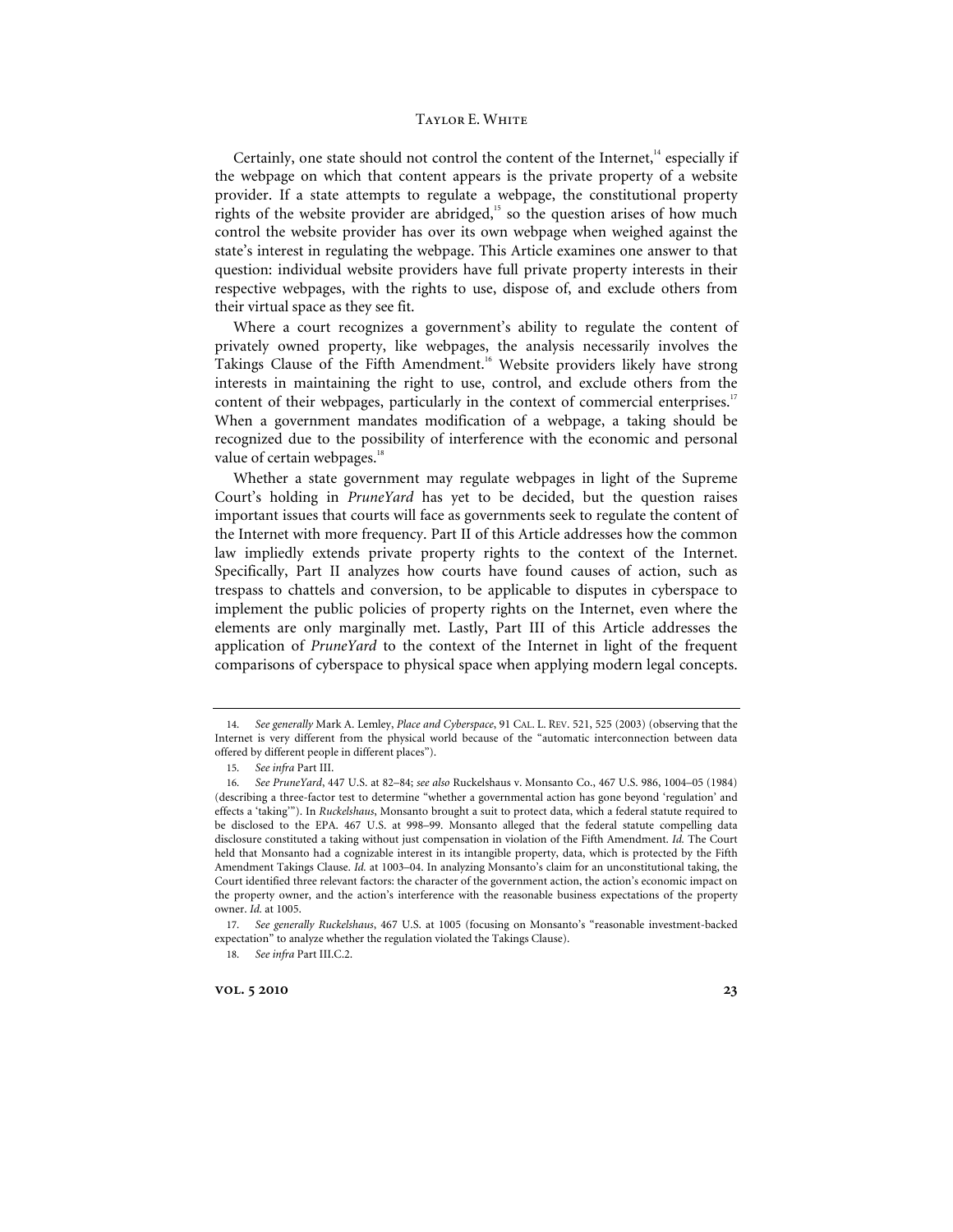Part III also discusses the ramifications of the Fifth Amendment Takings Clause if website providers have private property interests in their webpages.

# **II. Websites Are Pivate Intangible Property Due to the Public Policies Behind Common Law Property Causes of Action**

Public policies realized by common law favor recognition of a website provider's private property interest in its webpage. To recognize a taking where the government regulates a webpage, $19$  a court must determine that it is intangible property<sup>20</sup> because a webpage is not tangible, as it does not have or possess physical form. $^{21}$  Further, the Takings Clause is violated where the government regulates intangible property for public use without just compensation. $22$  Thus, courts will first have to consider the public policies of recognizing a new intangible property right in an Internet webpage in order to find a violation of the Takings Clause from government regulation.

While such intangible property rights on the Internet are not universally accepted, $^{23}$  some courts have found that disputes in cyberspace fit into private property causes of action.<sup>24</sup> Judicial treatment of two causes of action,  $(1)$  trespass to

<sup>19.</sup> Webpages are "simple text file[s] that contain[] not only text, but also a set of . . . [instructions] that describe how the text should be formatted when a browser displays it on the screen." Marshall Brain, *How Web Pages Work*, HOW STUFF WORKS, http://computer.howstuffworks.com/web-page1.htm (last visited Mar. 12, 2010); *see also* Astroworks, Inc. v. Astroexhibit, Inc., 257 F. Supp. 2d 609, 618 (S.D.N.Y. 2003) (referring to a webpage as "an idea reduced to practice" in the context of discussing conversion of intellectual property). While webpages are intimately connected to their servers and domain names, courts and legislatures have not definitively declared yet that they are the private property of the website provider.

<sup>20</sup>*. See Ruckelshaus*, 467 U.S. at 1003–04.

<sup>21.</sup> BLACK'S LAW DICTIONARY 1219 (8th ed. 2005) (defining tangible as "having or possessing physical form"); *see also* CompuServe Inc. v. Cyber Promotions, Inc., 962 F. Supp. 1015, 1024 (S.D. Ohio 1997) ("The Internet is not a physical or tangible entity, but rather a giant network which interconnects innumerable smaller groups of linked computer networks.").

<sup>22.</sup> U.S. CONST. amend. V ("[N]or shall private property be taken for public use, without just compensation.").

<sup>23</sup>*. See, e.g.*, America Online, Inc. v. St. Paul Mercury Ins. Co., 347 F.3d 89, 96 (4th Cir. 2003) (holding that "instructions, data, and information" on computers are not tangible property); Universal Tube & Rollform Equip. Corp. v. YouTube, Inc., 504 F. Supp. 2d 260, 269 (N.D. Ohio 2007) (denying a claim that the domain name youtube.com constituted a trespass to plaintiff's chattel, utube.com, because plaintiff could not link the intangible domain name to a physical object (i.e., computer) since a third party's computers hosted plaintiff's website); Network Solutions, Inc. v. Umbro Int'l, Inc., 529 S.E.2d 80, 86 (Va. 2000) (finding that a domain name confers a "contractual right to use a unique domain name for a specified period of time" and demurring a decision on whether a domain name is a form of intellectual property).

<sup>24</sup>*. See*, *e.g.*, Kremen v. Cohen, 337 F.3d 1024, 1035–36 (9th Cir. 2003) (analogizing common law private property principles to domain-name disputes to avoid a "free-for-all" among the parties); eBay, Inc. v. Bidder's Edge, Inc., 100 F. Supp. 2d 1058, 1072 (N.D. Cal. 2000) (finding a strong likelihood that eBay would prevail on the merits of a trespass to chattels claim where defendant sent electronic signals to eBay's computer system in order to mine information); America Online, Inc. v. LCGM, Inc., 46 F. Supp. 2d 444, 451–52 (E.D. Va. 1998) (holding that sending unauthorized messages through AOL's computer systems constituted a trespass of chattels); *see also* Margae, Inc. v. Clear Link Techs., LLC, 620 F. Supp. 2d 1284, 1287–88 (D. Utah 2009) (finding, in dicta, that a webpage is tangible property capable of conversion).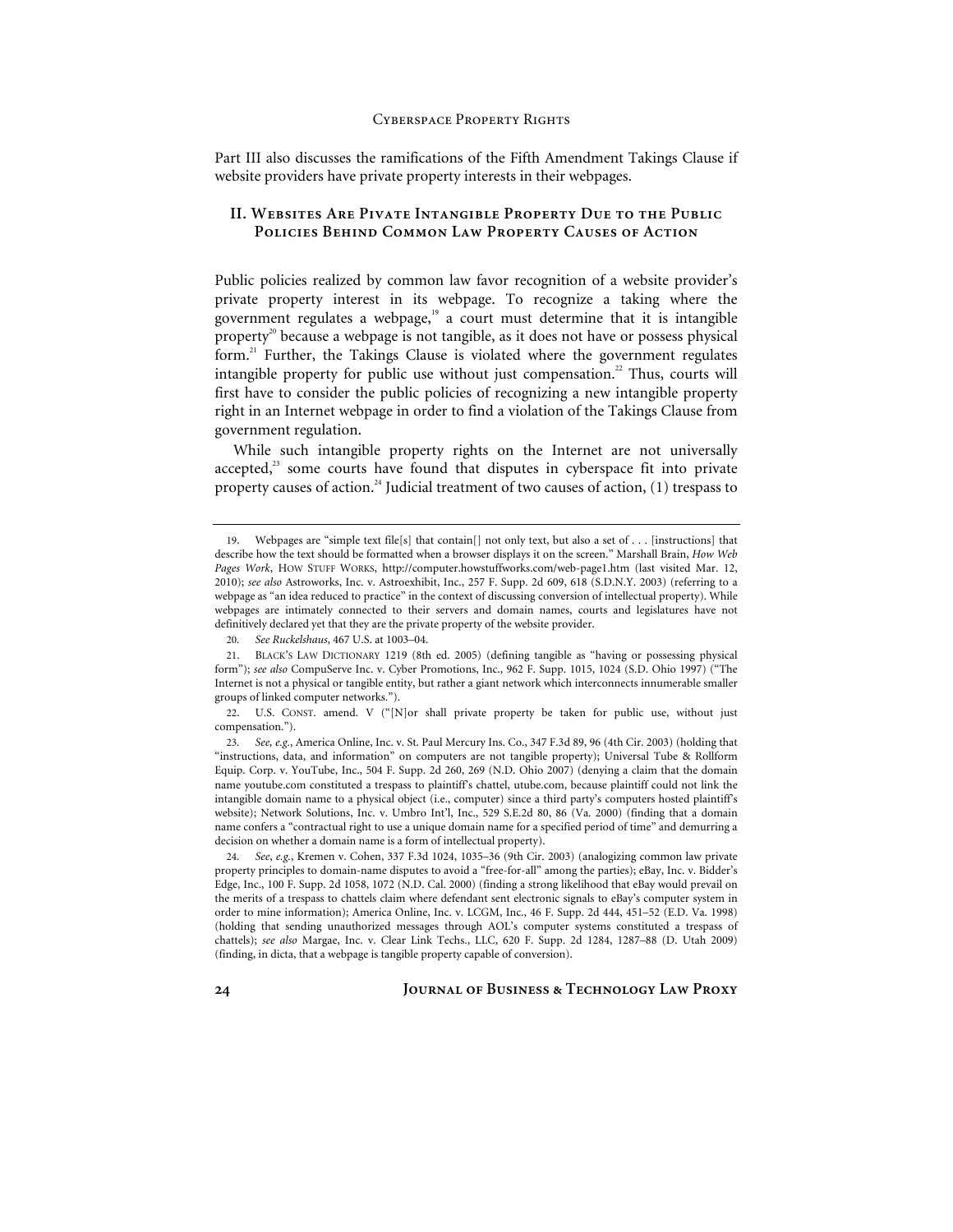chattels and (2) conversion, serves as a good illustration of the public policies behind recognition of property rights in a webpage. This Part does not argue that regulating a webpage under all circumstances constitutes a trespass or conversion.<sup>25</sup> It instead examines the public policies and legal theories some courts have advanced for recognition of private property interests on the Internet and argues that those policies are applicable in the context of a webpage.

# *A. Trespass to Chattels: Policies in Favor of Property Interests in Webpages, Despite Trespass to Chattel's Imperfect Application in Cyberspace*

Courts have not decided whether webpages are property,<sup>26</sup> but some have determined that website servers constitute the property of the website provider under the doctrine of trespass to chattels. The Internet is connected to physical objects, such as website servers, $27$  and website providers have legitimate business interests in excluding others from their virtual space. As a result, courts have applied the policies behind the trespass to chattels doctrine<sup>28</sup> to grant website providers property rights in the context of the Internet, even where the elements of the cause of action are only marginally met. $^{29}$ 

Under the *Restatement (Second) of Torts*, an individual commits trespass to chattels by intentionally: "(a) dispossessing another of the chattel, or (b) using or intermeddling with a chattel in the possession of another."<sup>30</sup> The use of the word "or" means that the plaintiff may prove either that the defendant dispossesses him of the property or at least intermeddles with it.<sup>31</sup> By its very nature, a website is simultaneously accessible by a large number of people, $32$  so a single Internet user

<sup>25.</sup> It should be noted that if websites are not property, the analysis will take a much different turn. *See generally Network Solutions*, 529 S.E.2d at 86–87 (declining to decide whether a domain name is a form of intellectual property and noting that extending a garnishment action to domain names would incite a slippery slope of actions for garnishment of services). If domain names are property, however, whether they constitute private or public property may be the essential determination for the court considering the property rights of the website provider. *See generally infra* notes 55–57 and accompanying text.

<sup>26</sup>*. But see Margae*, 620 F. Supp. 2d at 1286–88 (stating, in dicta, that webpages are property and thus capable of being converted).

<sup>27.</sup> Raymond Shih Ray Ku, *Open Internet Access and Freedom of Speech: A First Amendment Catch-22*, 75 TUL. L. REV. 87, 93–94 (2000) (citing Steve Bickerstaff, *Shackles on the Giant: How the Federal Government Created Microsoft, Personal Computers, and the Internet*, 78 TEX. L. REV. 1, 44 (1999)).

<sup>28</sup>*. See Bidder's Edge*, 100 F. Supp. 2d at 1069 (describing a trespass to chattels action).

<sup>29</sup>*. See, e.g.*, Dan L. Burk, *The Trouble with Trespass*, 4 J. SMALL & EMERGING BUS. L. 27, 35 (2000) (noting a lack of commonsense in finding that a "loss of computer processing cycles" is sufficient to show impairment in a trespass claim). *But see* Intel Corp. v. Hamidi, 71 P.3d 296, 303–04 (Cal. 2003) (holding that there was no evidence that the plaintiff in a trespass to chattels claim had been "dispossessed of its computer, nor did [the defendant's] messages prevent [the plaintiff] from using its computers for any measurable length of time").

<sup>30.</sup> RESTATEMENT (SECOND) OF TORTS § 217 (1965).

<sup>31</sup>*. See id.*

<sup>32</sup>*. See generally* Lemley, *supra* note 14, at 526 ("While there are some constraints on simultaneous usage of a website or the Internet itself, for most users and for most purposes bandwidth is effectively infinite.").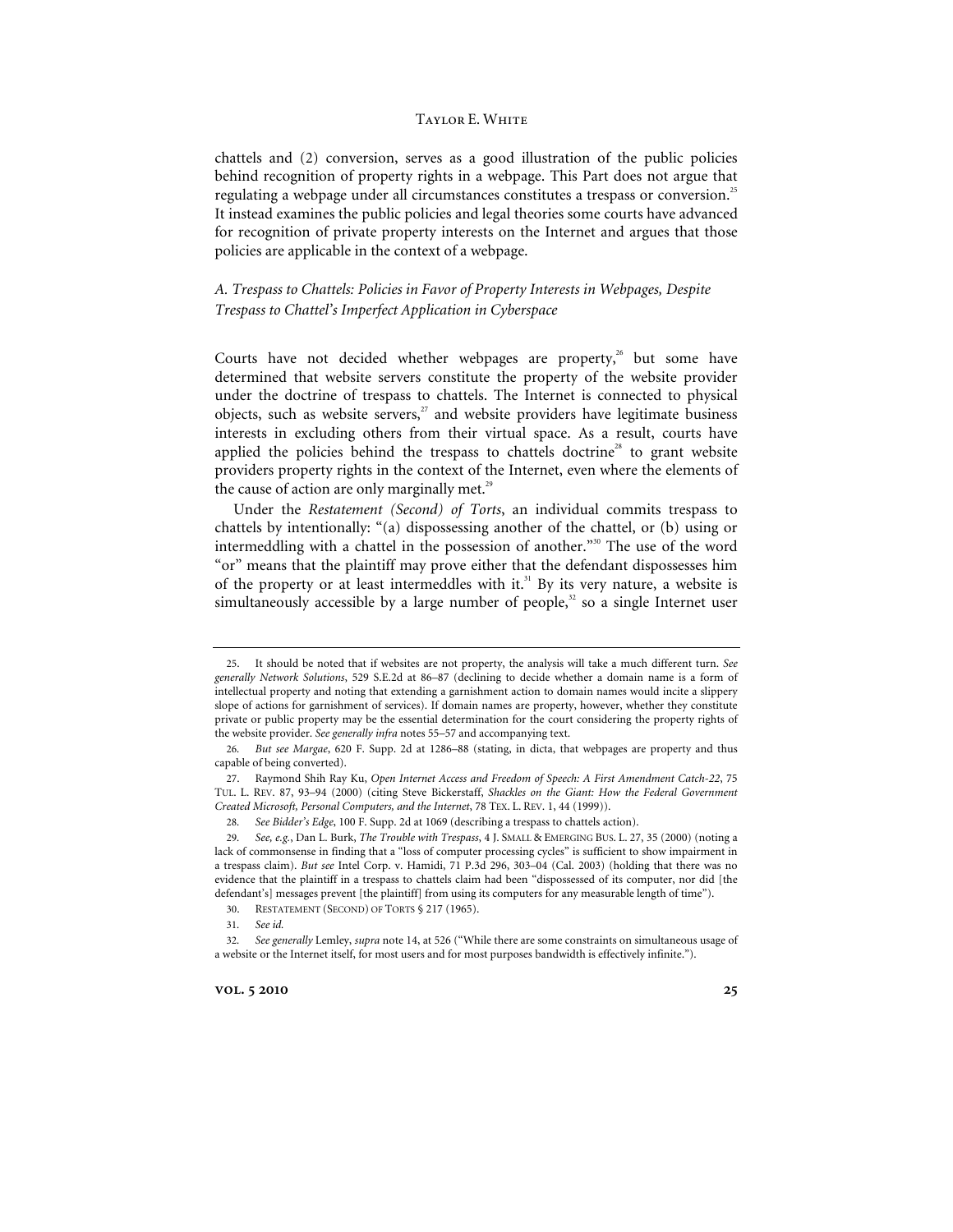likely does not dispossess the website provider of its webpage. However, courts may find intermeddling in the context of the Internet through an analysis of electronic  $\arccos$ <sup>33</sup>

Some district courts agree that access to a website server constitutes intermeddling with the physical property of another, even though no physical touching occurs.<sup>34</sup> *Bidder's Edge*, for example, involved the defendant's unauthorized use of a "software robot," which is a computer program that functions throughout the Internet to gather information on others' webpages.<sup>35</sup> Despite the plaintiff's requests for the defendant to cease its activities, the defendant in *Bidder's Edge* used the robot to "crawl" the plaintiff's website to compile information for inclusion in its own database.<sup>36</sup> The district court held that trespass to chattels is actionable where there is an "intentional interference" with the possessory interest of another's personal property.<sup>37</sup> The court found that electronic signals sent by an individual to gather information from another's server or computer system are tangible enough to support the plaintiff's trespass action.<sup>38</sup> The district court found an actionable trespass even where the plaintiff did not allege that it would suffer physical damage to its computer systems or that it would lose any revenue.<sup>39</sup>

For the tort of trespass to chattels to be actionable, some harm or impairment to the chattel must occur.<sup>40</sup> When analyzing the harm element, courts consider whether the intermeddling "diminishes the condition, quality[,] or value of

39*. Bidder's Edge*, 100 F. Supp. 2d at 1079 ("The quality or value of personal property may be 'diminished even though it is not physically damaged by defendant's conduct." (quoting CompuServe, Inc. v. Cyber Promotions, Inc., 962 F. Supp. 1015, 1022 (S.D. Ohio 1997)).

<sup>33</sup>*. See generally Bidder's Edge*, 100 F. Supp. 2d at 1069 (discussing "intentional interference" with a chattel by sending unwanted electronic signals).

<sup>34</sup>*. Compare* CompuServe Inc. v. Cyber Promotions, Inc., 962 F. Supp. 1015, 1021 (S.D. Ohio 1997) (finding that spam-like mass emails sent by the defendant over the plaintiff's computer network were sufficiently tangible to constitute an actionable trespass, despite the fact that they were electronic messages), *with* America Online, Inc. v. St. Paul Mercury Ins. Co., 347 F.3d 89, 96 (4th Cir. 2003) (holding that "instructions, data, and information are abstract and intangible, and damage to them is not physical damage to tangible property").

<sup>35</sup>*. Bidder's Edge*, 100 F. Supp. 2d at 1060.

<sup>36</sup>*. Id.* at 1062.

<sup>37</sup>*. Id.* at 1069.

<sup>38</sup>*. Id.* Similarly, in *LCGM* the district court found that an actionable trespass occurred where the defendant intentionally accessed the plaintiff's computers and computer network to send spam, viewing the computers and network as the property upon which the defendant trespassed. America Online, Inc. v. LCGM, Inc., 46 F. Supp. 2d 444, 452 (E.D. Va. 1998).

<sup>40</sup>*. See generally* Ned Snow, *Accessing the Internet Through the Neighbor's Wireless Internet Connection: Physical Trespass in Virtual Reality*, 84 NEB. L. REV. 1226, 1244–46 (2006) (discussing potential ways to satisfy the requisite harm in a trespass to chattels claim for Wi-Fi joyriding); *see also* Mathew Bierlein, *Policing the Wireless World: Access Liability in the Open Wi-Fi Era*, 67 OHIO ST. L.J. 1123, 1146 (2006) (noting that even if courts extend doctrine of trespass to chattels to "electronic conduct," establishing damages "remain[s] a pressing concern").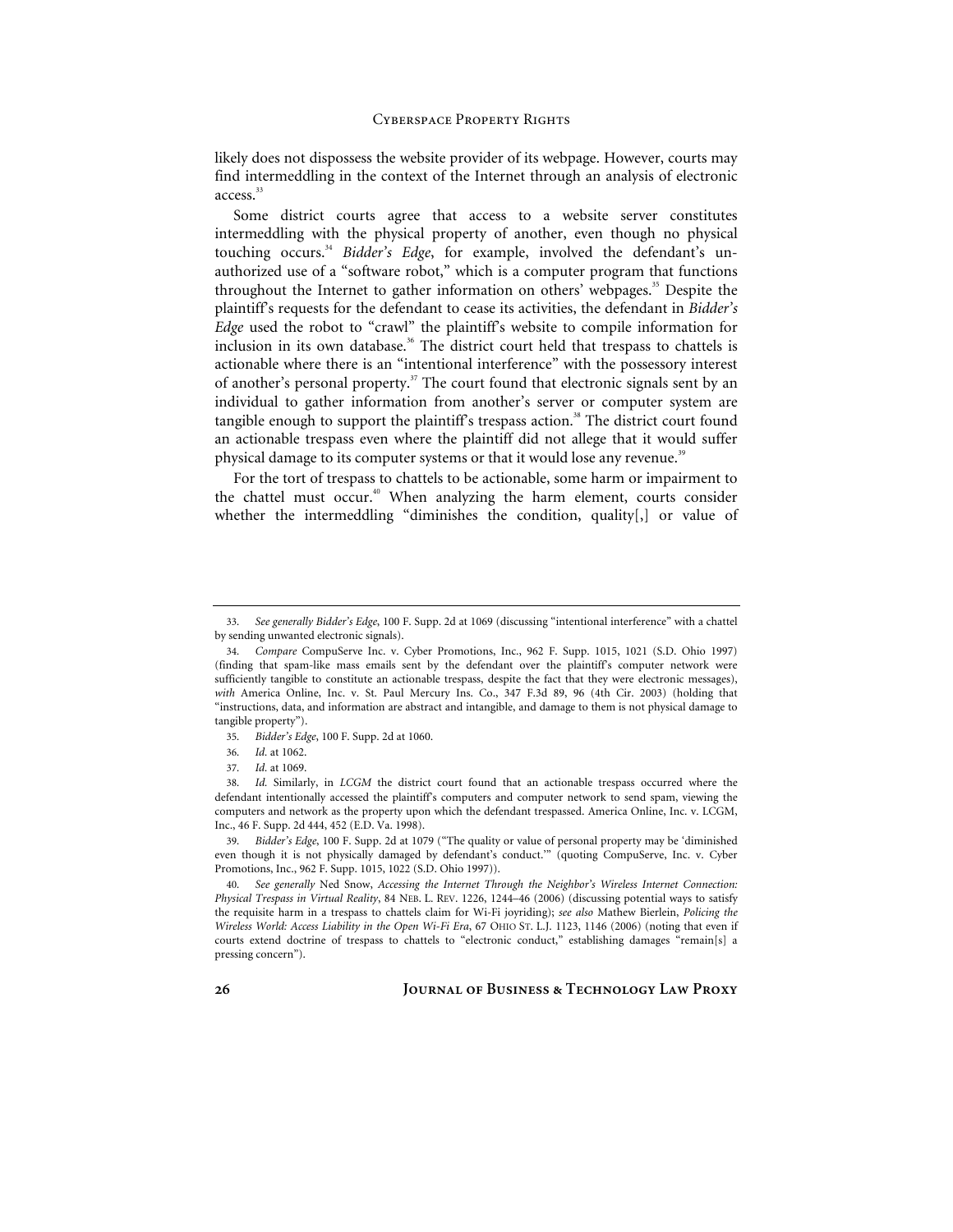personal property."41 Intermeddling in the context of cyberspace could give rise to two possible harms: (1) the transmittal of viruses; or (2) decreased website server or computer system performance.<sup>42</sup>

Neither of these possible harms has been met with any firm acceptance by scholars or courts. While transmittal of a computer virus can cause a website's value to decrease where the virus spreads to other computers or networks in contact with it,<sup>43</sup> such occurrences are rare and may not cause physical harm.<sup>44</sup> Similarly, a lower rate of website server or computer system performance is a complicated and highly contested matter. Heavy traffic on a webpage may cause the webpage to load more slowly for other users, having the effect of chilling visitors to a website, $45$  but such an argument is tenuous. It has been frequently met with negative reaction from scholars<sup>46</sup> and courts. $47$ 

While some courts have accepted the possibility that harm may be found where an electronic touching occurs,<sup>48</sup> a finding of harm is not necessary to the recognition of private property interests in webpages for purposes of a taking. Instead, "[a]ll legal property rights, whether tangible or intangible, are born of important policy considerations."49 One must consider these public policies in order to determine that the Fifth Amendment Takings Clause protects website providers' property interest in their webpages.

45*. See* Aleksika: Search Engine Marketing, Website Optimization, http://www.aleksika.com/siteoptimization/webpage-load-time/ (last visited Mar. 2, 2010) ("[E]commerce sites are losing \$1.1 to \$1.3 billion in revenue each year due to customer click-away caused by slow loading websites.").

46*. See, e.g.*, Burk, *supra* note 29, at 35 ("[T]he court found a diminution in value from the loss of computer processing cycles and the use of computer memory required to handle the bulk e-mail messages. No matter that the e-mail messages processed by the recipient systems were precisely the type of communications the equipment was meant to process . . . .").

47*. See, e.g.*, Universal Tube & Rollform Equip. Corp. v. YouTube, Inc., 504 F. Supp. 2d 260, 263, 268–69 (N.D. Ohio 2007) (dismissing the plaintiff's trespass to chattels claim, despite the plaintiff's allegation that the defendant caused thousands of visitors to access the plaintiff's website, which caused its web servers to crash several times); Intel Corp. v. Hamidi, 71 P.3d 296, 303–04 (Cal. 2003) (holding that there was no evidence that the plaintiff in a trespass to chattels claim had been "dispossessed of its computers, nor did Hamidi's messages prevent Intel from using its computers for any measurable length of time").

48*. See, e.g.*, CompuServe Inc. v. Cyber Promotions, Inc., 962 F. Supp. 1015, 1022 (S.D. Ohio 1997) (finding a harm in a trespass claim because "defendants' multitudinous electronic mailings demand the disk space and drain the processing power of plaintiff's computer equipment," which make those resources unavailable to the plaintiff's subscribers).

49. Adam Mossoff, *Is Copyright Property?*, 42 SAN DIEGO L. REV. 29, 29 (2005).

**vol.** 5 2010 27

<sup>41</sup>*. Bidder's Edge*, 100 F. Supp. 2d at 1071; *see also* CompuServe, 962 F. Supp. at 1022 ("Harm to the personal property or diminution of its quality, condition, or value as a result of defendants' use can also be the predicate for liability.").

<sup>42</sup>*. See generally* Snow, *supra* note 40, at 1244.

<sup>43</sup>*. See id.* at 1246 (discussing the devaluation of a wireless Internet router when a virus is transmitted through it to the Wi-Fi operator's network)*.* 

<sup>44</sup>*. See generally Bidder's Edge*, 100 F. Supp. 2d at 1070 (finding that trespass to chattels is actionable only if the "defendant's unauthorized use [of the plaintiff's computer system] proximately resulted in damage to plaintiff").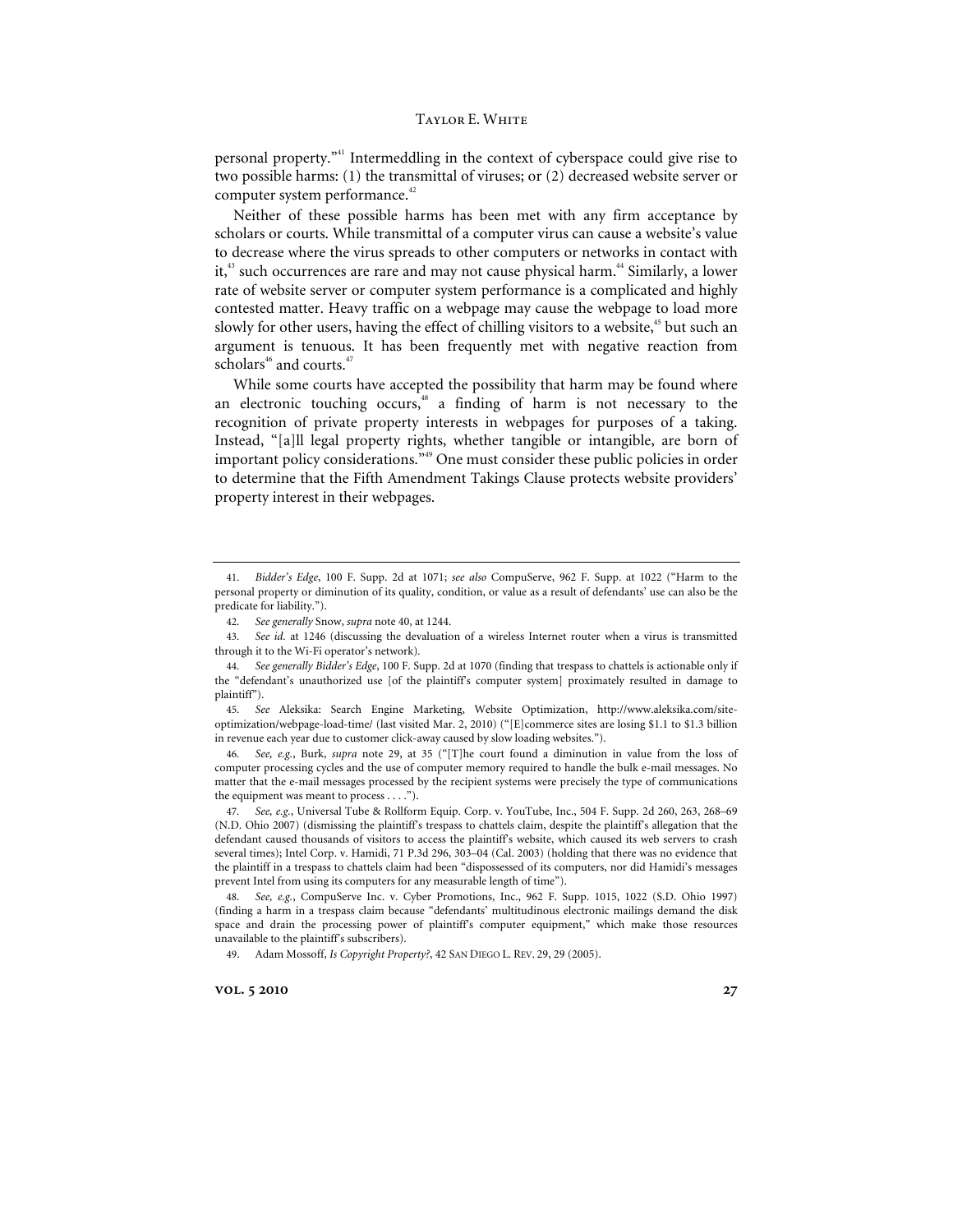Several courts have found the presence of protectable interests in trespass to chattels cases, even where the harm occurs to something other than the physical object being electronically touched.<sup>50</sup> In *CompuServe*, for example, the district court found that the elements of the *Restatement (Second) of Torts* were met where "the plaintiff's business reputation and goodwill with its customers" were harmed.<sup>51</sup> This conclusion seems to contradict the language of the *Restatement* because the comments make clear that the main purpose of the harm requirement is to protect the "possessor's materially valuable interest in the physical condition, quality, or value of the chattel."52 The *CompuServe* court focused instead on the vaguer language that the possessor may safeguard his "legally protected interest" by use of reasonable force against harmless interference with his possession.<sup>53</sup> Thus, the public policy behind the district court's analysis in *CompuServe* was to protect property rights in cyberspace due to their effect on business expectations stemming from the Internet.<sup>54</sup>

Private property interests in Internet webpages should be similarly protected in the future. Property rights are the products of policies, such as maintaining the legitimate business practices of commercial enterprises, whether they are individual or collective efforts.<sup>55</sup> Website providers should be able to use, possess, and dispose of their webpages in any manner they see fit as a general function of the classic definition of property interests.<sup>56</sup> This has been a basic utility of the concept of property since property rights first began to take shape in American law.<sup>57</sup> Website providers have particular and unique interests in seeing the data files that make up its webpage arranged in a certain way on users' computer screens.<sup>58</sup> While many website providers may have personal or social motivations for creating a webpage, providers of online businesses especially have a need for property rights in their webpages. Government regulation of webpages would directly impede on those motivations because providers would be unable to arrange their webpages as they

<sup>50</sup>*. See, e.g.*, eBay, Inc. v. Bidder's Edge, Inc., 100 F. Supp. 2d 1058, 1071 (N.D. Cal. 2000) (lending credence to the plaintiff's claim that it could not use its own servers for its own purposes due to the defendant's excessive usage of its bandwidth capacity); America Online, Inc. v. LCGM, Inc., 46 F. Supp. 2d 444, 452 (E.D. Va. 1998) (recognizing injury to plaintiff's possessory interest in its computer equipment and injury to its business goodwill as a result of defendant's trespass).

<sup>51</sup>*. See CompuServe*, 962 F. Supp. at 1023.

<sup>52</sup>*. Id.* (quoting RESTATEMENT (SECOND) OF TORT § 218 cmt. e (1965)).

<sup>53</sup>*. Id.*

<sup>54</sup>*. See id.*

<sup>55</sup>*. See* Mossoff, *supra* note 49, at 33.

<sup>56</sup>*. Id.* at 40.

<sup>57</sup>*. See id.* at 33 (explaining that preeminent property law cases demonstrate the "basic truth" that "*every* tangible property entitlement . . . implicates the same questions about utility, personal dignity, and freedom"); *see also* Johnson v. M'Intosh, 21 U.S. (8 Wheat) 543 (1823) (examining the transfer of land from the Native Americans to the first settlers); Pierson v. Post, 3 Cai. R. 174 (N.Y. Sup. Ct. 1805) (discussing property in the context of wild animal hunts).

<sup>58</sup>*. See* Brain, *supra* note 19 (defining "webpages" as "simple text file[s] that [contain] not only text, but also a set of [instructions] that describe how the text should be formatted when a browser displays it on the screen").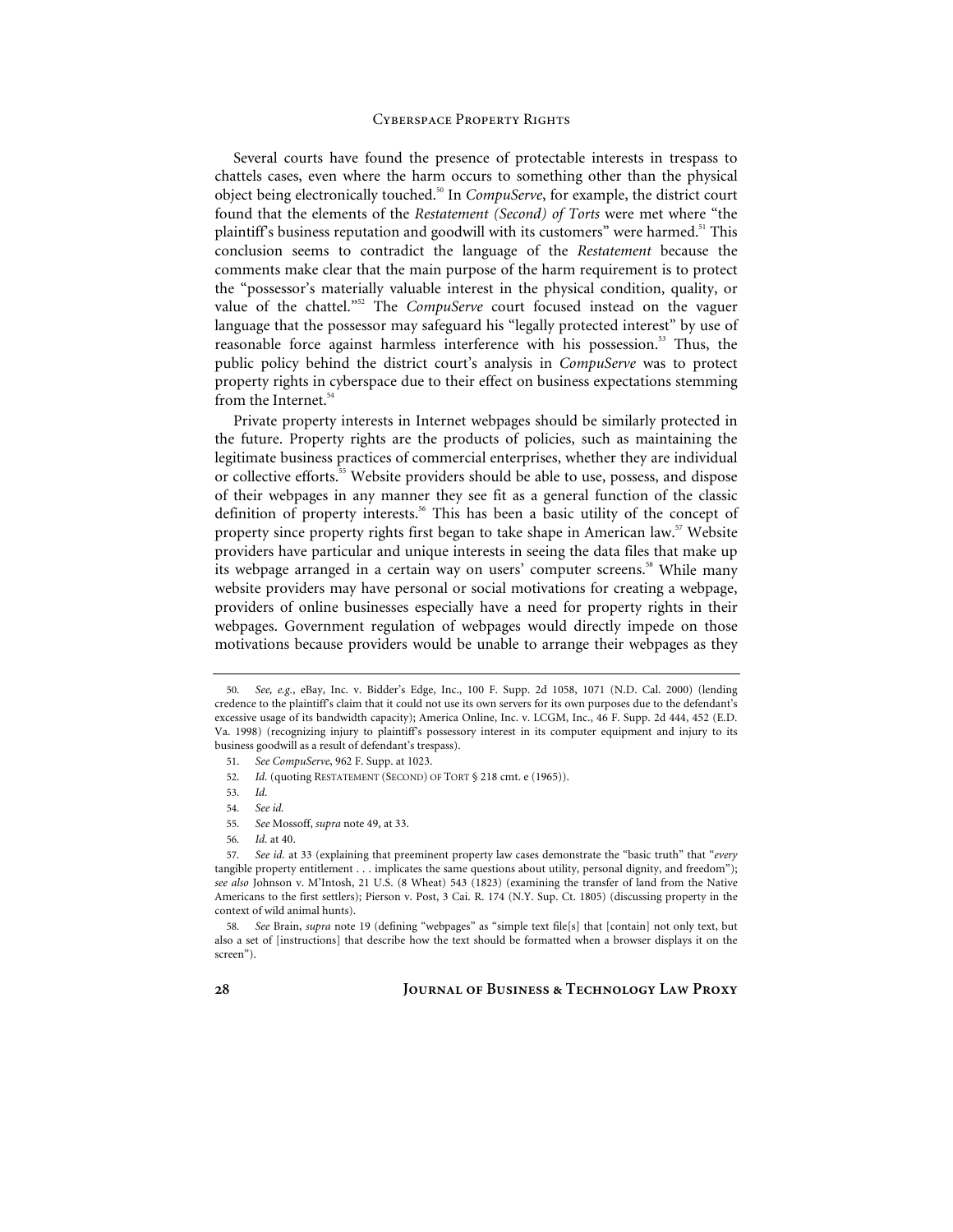see fit. Recognition of the basic intangible property right in an Internet webpage would allow website providers to protect their interests, business or otherwise, as a matter of public policy.

Due to these policies on the Internet, many courts have recognized property interests even where the cause of action does not perfectly match-up with the facts of the case. The trespass to chattels cause of action does not provide a perfect avenue for a website provider to sue anyone it does not want to regulate its webpage. Instead, courts that have addressed trespass to chattels claims have recognized the property interests of individuals and entities on the Internet to implement policies such as facilitation of business and commerce in cyberspace.<sup>59</sup> Website providers should be able to virtually exercise property rights on their webpages for the very same policy reasons.

# *B. Conversion: Website Providers' Exercise of Exclusive Control over the Content of Their Precisely Defined Webpages*

Although courts have not determined that webpages themselves may be converted, one court has recognized that a domain name may be the premise for the action of conversion.60 A property interest in a domain name is particularly relevant to the analysis of whether websites are private property because a webpage is intimately connected to the domain name.<sup>61</sup> While not all courts recognize that a domain name is private property,<sup>62</sup> the analysis which some courts have used to address the subject is helpful to illustrate the property characteristics of webpages.

To establish conversion of a domain name, the plaintiff must allege and prove that (1) it owns or has the right to possess the domain name; (2) someone has wrongfully dispossessed it of that property right in the name; and (3) it has suffered damages as a result of that disposition.<sup>63</sup> Thus, inherent in the first question is whether the domain name is personal property.<sup>64</sup> Some courts employ a three-part test for determining the existence of a property interest, such that there must be: (1) the presence of a precisely defined interest, (2) that is capable of exclusive control or

62*. See*, *e.g.*, Network Solutions, Inc. v. Umbro Int'l, Inc., 529 S.E.2d 80, 86–87 (Va. 2000).

**vol.** 5 2010 29

<sup>59</sup>*. See supra* note 24.

<sup>60.</sup> Kremen v. Cohen, 337 F.3d 1024, 1036 (9th Cir. 2003) (reversing a decision rejecting plaintiff's claim for conversion of a domain name).

<sup>61.</sup> Universal Tube & Rollform Equip. Corp. v. YouTube, Inc., 504 F. Supp. 2d 260, 268 (N.D. Ohio 2007) (comparing a domain name to "a street address or a telephone number," and noting that a domain name is "without physical substance, and it is therefore impossible to make 'physical contact' with it"). A person may provide a website, however, without independently registering a domain name by using a free hosting service. *See* Linda Roeder, Name Your Domain and Register It Too, http://personalweb.about.com/od/registeradomain name/a/00domain\_name.htm (last visited Mar. 3, 2010). The entity providing the free hosting service would thus be the property owner with the right to use, dispose of, and control its webpage.

<sup>63</sup>*. Kremen*, 337 F.3d at 1029 (citing G.S. Rasmussen & Assocs., Inc. v. Kalitta Flying Serv., Inc., 958 F.2d 896, 906 (9th Cir. 1992)).

<sup>64</sup>*. Id.*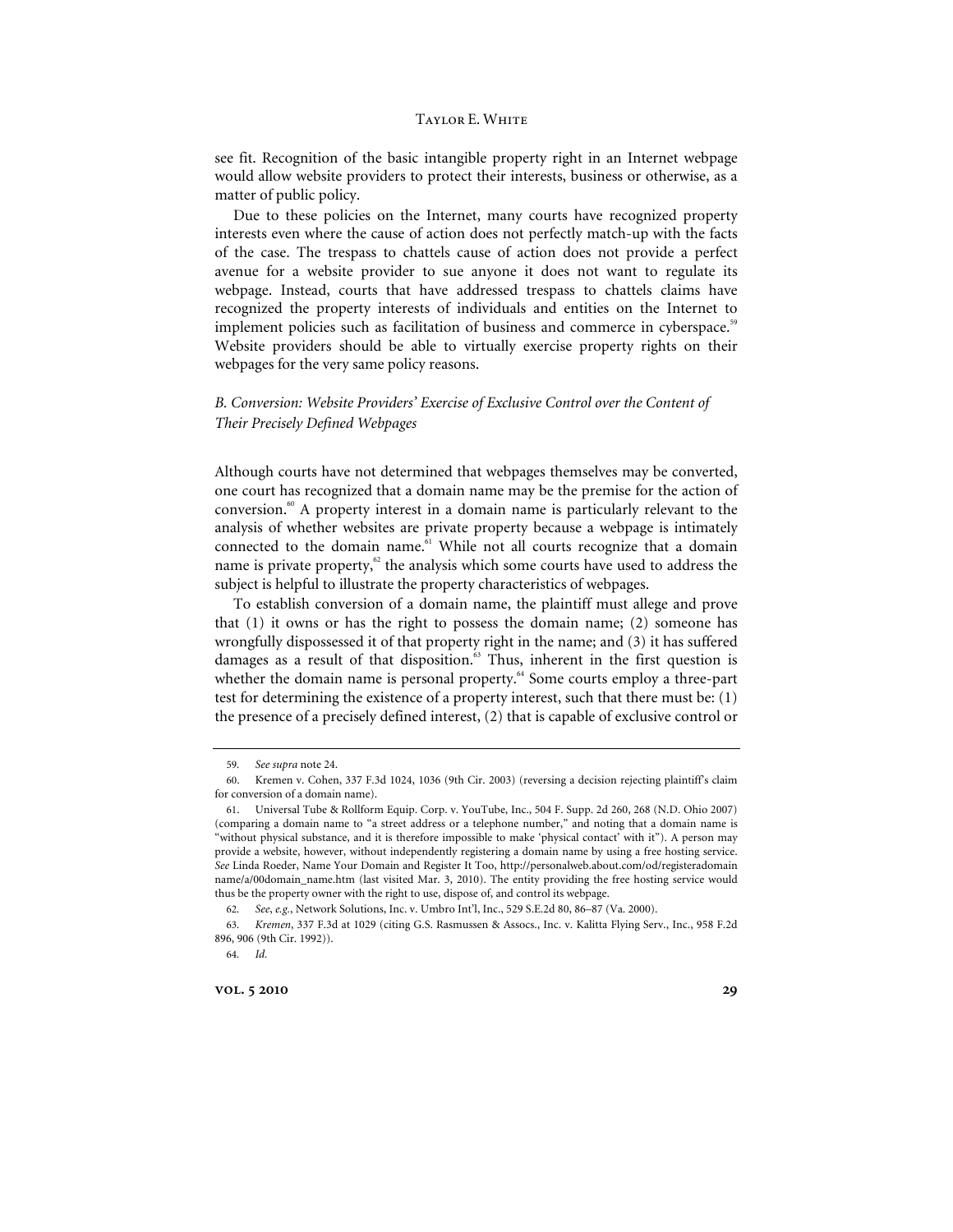possession, and (3) in which the alleged owner has a "legitimate claim to exclusivity."<sup>65</sup>

Domain names meet the test for determining the existence of a property right.<sup>66</sup> First, they are precisely defined because they are linked to a particular point on the Internet and direct Internet users to that point to view the corresponding webpage.<sup>67</sup> Second, domain names are capable of exclusive control because the website provider makes the determination of where the particular virtual point on the Internet the webpage should exist.<sup>68</sup> With respect to exclusive control, moreover, domain names are capable of assignment or sale by the website provider.69 Last, website providers have legitimate claims of exclusivity over domain names because they are highly valuable, such that many providers will pay topdollar to obtain the most recognizable names.<sup>70</sup> Indeed, it is the customary practice of Internet actors to recognize the claim to exclusivity of the domain name registrant. $71$ 

Based on the foregoing analysis, it would seem that domain names are the private property of the registrant; however, some courts appear to reject that theory.72 In *Network Solutions*, the Supreme Court of Virginia addressed whether the contractual right to use a domain name registered to a judgment-debtor may be garnished.<sup>73</sup> The lower court found that domain names are a form of intellectual property and are capable of exclusive possession.<sup>74</sup> The appeals court, however, determined that "a domain name registration is the product of a contract for services between the registrar and registrant" because of the dependency that

<sup>65</sup>*. Id*. at 1030 (internal quotation marks omitted) (quoting *Rasmussen*, 958 F.2d at 903).

<sup>66</sup>*. Id.*

<sup>67</sup>*. Id.*; *see also* Margae, Inc. v. Clear Link Techs., LLC, 620 F. Supp. 2d 1284, 1288 (D. Utah 2009) (stating, in dicta, that a webpage is tangible property that is capable of being converted).

<sup>68</sup>*. Kremen*, 337 F.3d at 1030; *see also* Zurakov v. Register.Com, Inc., 304 A.D.2d 176, 179 (N.Y. App. Div. 2003).

<sup>[</sup>T]he benefit to plaintiff of his contract with defendant would be rendered illusory if the effect of registering the domain name in his name were merely to have the domain name placed next to his name in some official record . . . and not to grant him exclusive use and control of it.

*Zurakov*, 304 A.D.2d at 179.

<sup>69.</sup> Ned Snow, *The Constitutional Failing of the Anticybersquatting Act*, 41 WILLAMETTE L. REV. 1, 48 (2005).

<sup>70</sup>*. See Kremen*, 337 F.3d at 1030; *see also* Ki Mae Heussner, *The Top 10 Most Expensive Domain Names*, ABCNEWS.COM, http://abcnews.go.com/Technology/AheadoftheCurve/story?id=7014819&page=1 (last visited Apr. 4, 2010) (reporting that Toys 'R' Us purchased the domain name toys.com for \$5.1 million).

<sup>71</sup>*. See generally Zurakov*, 304 A.D.2d at 179 ("With respect to whether the contract conferred upon plaintiff the exclusive right to control his newly registered domain name, the custom and usage of [the] 'registration' of a domain name in the Internet context is certainly more relevant than the literal definition of 'registration' found in the dictionary."). In fact, domain names are even subject to in rem jurisdiction. *Kremen*, 337 F.3d at 1030.

<sup>72</sup>*. See supra* note 23.

<sup>73.</sup> Network Solutions, Inc. v. Umbro Int'l, Inc., 529 S.E.2d 80, 81 (Va. 2000).

<sup>74</sup>*. Id.* at 86.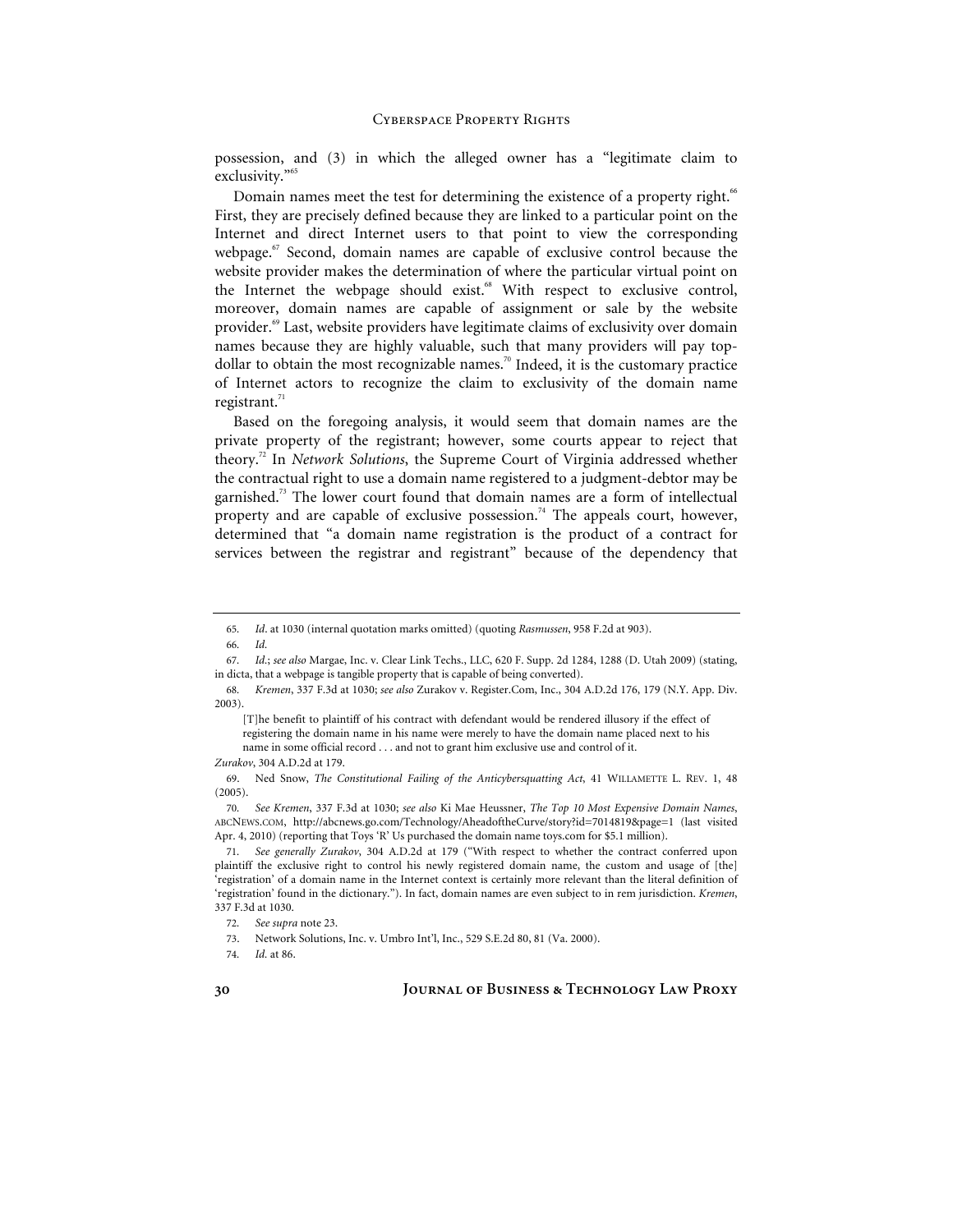"operational Internet addresses" have on the registrar's services.<sup>75</sup> Because the higher court found that the registration of a domain name was a service, it refused to extend garnishment proceedings to a contract for that service to avoid a slippery slope where other services would become subject to such proceedings.<sup>76</sup>

Despite the interconnection of a domain name and a webpage, the holding of *Network Solutions* might not be inconsistent with the notion that an Internet webpage is private property. Some scholars lament that the holding in *Network Solutions* forecloses the idea of recognition of a property right in the domain name itself.77 The counterargument to the holding in *Network Solutions* is based on the idea that the ultimate value of the domain name is determined from the marketability of the name, which is independent from the value of the service of registering a domain name.<sup>78</sup> Because some domain names are worth more than others, but the price for the registrar's service of assigning the name to the purchaser stays the same for everyone, the registrar basically "sells more than just the rights to the registrar's services."79 While domain names certainly are valuable virtual locations, the registrant's economic interest in the domain name really develops when a website provider creates a webpage at the location.<sup>80</sup> Under this theory, the webpage is likewise consistent with personal private property because the website provider pays top-dollar for its virtual location and then invests more time and finances to develop the webpage itself.

The proprietary characteristic of a webpage under the *Kremen* factors is based around its marketability and manipulability. Like domain names,<sup>81</sup> webpages are precise virtual locations on the Internet, $s<sup>2</sup>$  the confines of which are capable of visual definition. Also, webpages are exclusively controlled by the website provider.<sup>83</sup> Website providers, such as AOL, Yahoo, and even colleges and universities, have the capability of removing objectionable content, prohibiting users from making vulgar

<sup>75</sup>*. Id.* at 86 (internal quotation marks omitted) (quoting Dorer v. Arel, 60 F. Supp. 2d. 558, 561 (E.D. Va. 1999)).

<sup>76</sup>*. Id.* at 86–87.

<sup>77</sup>*. See*, *e.g.*, Snow, *supra* note 69, at 49 ("By ruling that property rights to a domain name only represent the registrant's rights to the registrar's services, the *Umbro* court foreclosed the possibility that a domain name could represent a property interest in a thing itself.").

<sup>78</sup>*. Id.* at 50–51.

<sup>79</sup>*. Id.* at 51.

<sup>80</sup>*. See generally* Jefferson Graham, *Google's AdSense a Bonanza for Some Web Sites*, USA TODAY, Mar. 11, 2005, at 1B (explaining how Google's AdSense program works and reporting that some website owners make thousands of dollars from Adsense alone); Google AdSense, What's AdSense, http://www.google.com/ services/adsense\_tour/index.html (last visited Mar. 2 2010) (boasting to website providers: "[g]et paid for displaying targeted Google ads on your site").

<sup>81</sup>*. See* Kremen v. Cohen, 337 F.3d 1024, 1030 (9th Cir. 2003).

<sup>82.</sup> Reno v. Am. Civil Liberties Union, 521 U.S. 844, 890 (1997) ("Cyberspace undeniably reflects some form of geography . . . . Web sites, for example, exist at fixed 'locations' on the Internet.").

<sup>83.</sup> Nunziato, *supra* note 4, at 1121 (discussing Internet Service Providers' (ISP) authority to remove content that it deems "objectionable" or "inaccurate" (quoting AOL, Community Guidelines, http://legal.web.aol.com/aol/aolpol/comguide.html (last visited Apr. 4, 2010))).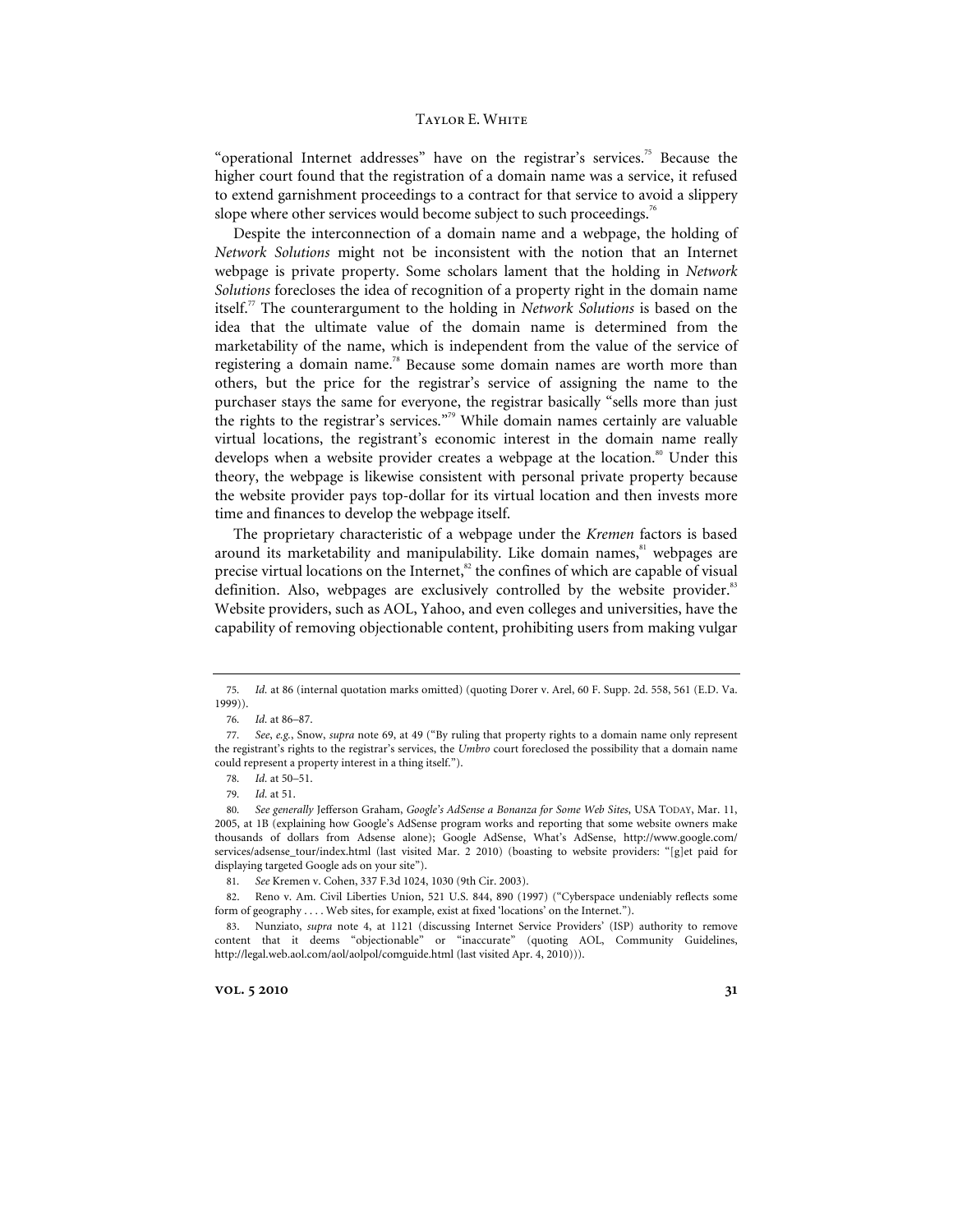content available, and contracting with customers for acceptable use. $84$  Indeed, these website providers seek to enhance the value of their webpages through such exclusive control. In addition to exclusive control, website providers have a legitimate claim to exclusivity of the contents of their webpages because webpages may contain copyrighted information and are directly linked to a domain name (i.e., valuable gateways to desirable virtual locations). $85$ 

Because webpages are inherently connected to domain names, a website provider invests substantial sums of money and effort in its webpage to maximize its profitability or otherwise implement its desired use.<sup>86</sup> Due to those efforts, the website provider "has a right to enjoy the fruits of  $\dots$  [its] labors." Courts such as the Ninth Circuit in *Kremen* recognized the policies surrounding the marketability of a domain name;<sup>88</sup> such policies lend themselves to the recognition of property interest in cyberspace. As a result, website providers should have a property interest that protects its investments and efforts when they create webpages.<sup>89</sup>

Because webpages fit into the various common law definitions of property, government regulation of the content on a webpage would burden the website provider's utilization of its property and its right to exclude. Not only do courts take great measures to implement policies protecting property rights on the Internet in actions such as trespass to chattels, they also recognize that the website providers' investments should be protected in actions such as conversion. With these policy considerations in mind, webpages should likewise be recognized as private property.

# **III. Weighing Property Rights Against Government Regulation in the Context of the Internet Website**

Government regulation of webpages could overburden a website provider's property rights in its webpages. Notwithstanding those property rights, a state could attempt to exercise its police powers to regulate the content of webpages pursuant

88*. Kremen*, 337 F.3d at 1030.

<sup>84</sup>*. Id.* at 1121–22.

<sup>85</sup>*. See Kremen*, 337 F.3d at 1030.

<sup>86</sup>*. See id.*

<sup>87.</sup> Mossoff, *supra* note 49, at 41.

Registering a domain name is like staking a claim to a plot of land at the title office. It informs others that the domain name is the registrant's and no one else's. Many registrants also invest substantial time and money to develop and promote websites that depend on their domain names. Ensuring that they reap the benefits of their investments reduces uncertainty and thus encourages investment in the first place, promoting the growth of the Internet overall.

*Id.*

<sup>89</sup>*. See* Mossoff, *supra* note 49, at 41 (quoting James Madison's explanation that the term property "embraces everything to which a man may attach a value and have a right").

**<sup>32</sup> Journal of Business & Technology Law Proxy**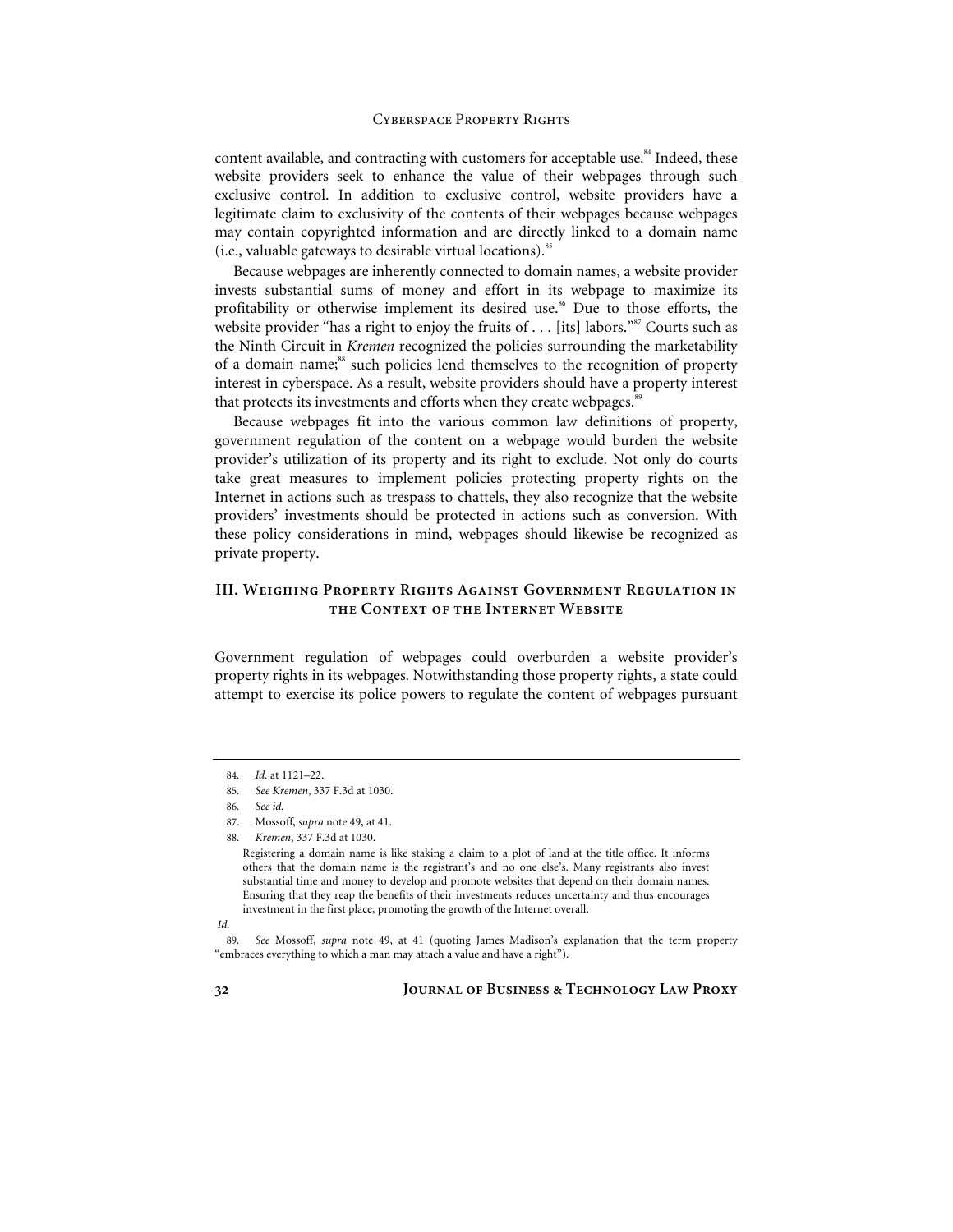to PruneYard.<sup>90</sup> Such an application is unjustifiable. Not only is PruneYard a limited holding, $91$ <sup>1</sup> traditional physical space doctrines, such as that of the public forum, are also not conducive to the context of a webpage due to the difference between physical space and cyberspace.92 Because *PruneYard* should not be extended to allow states to freely regulate webpage content under their police powers, the Fifth Amendment still provides a viable avenue for a website provider to protect his or her property interests in a webpage.<sup>93</sup>

#### *A.* PruneYard Shopping Center v. Robins*: Factual Background and Analysis*

Fred Sahadi privately owned the PruneYard Shopping Center, which was a mall open to the public for attracting patrons to the commercial enterprises within its confines.94 PruneYard had a nondiscriminatory—yet strict—policy against the public expressive activities of any lessee or patron.<sup>95</sup> The policy specifically prohibited the distribution of petitions, unless they were directly related to the commercial purposes of the mall.<sup>96</sup>

One weekend, several students from a nearby high school set up a table in the mall's courtyard where they intended to solicit support for their opposition of an international resolution against "Zionism."<sup>97</sup> As mall patrons walked by, the students distributed informational pamphlets and requested their signatures on petitions.<sup>98</sup> Despite the peacefulness of their activities and a lack of objection from mall patrons, a mall security guard demanded that they leave the premises, suggesting that they move to the public sidewalk near the mall.<sup>99</sup>

The students sued to enjoin the mall and Sahadi from excluding them from the business premises while they distributed the pamphlets and circulated the petitions.100 The trial court refused to issue the injunction based upon the fact that there were other "channels of communication" aside from soliciting at PruneYard Shopping Center, which was the private property of Sahadi.<sup>101</sup> The court of appeals affirmed, but the California Supreme Court reversed on the grounds that the mall, while privately owned, saw the arrival of 25,000 patrons each day and that the

94. PruneYard Shopping Ctr. v. Robins, 447 U.S. 74, 77 (1980).

97*. Id.*

<sup>90</sup>*. See* Nunziato, *supra* note 4, at 1165–66 (arguing that the Supreme Court's holding in *PruneYard* is illustrative of the positive effect state action to regulate private property would have on freedom of speech).

<sup>91</sup>*. See infra* notes 140–44 and accompanying text.

<sup>92</sup>*. See infra* Part III.B.1.

<sup>93</sup>*. See infra* Part III.C.2.

<sup>95</sup>*. Id.*

<sup>96</sup>*. Id.*

<sup>98</sup>*. Id.*

<sup>99</sup>*. Id.*

<sup>100</sup>*. Id.*

<sup>101</sup>*. Id.* at 77–78.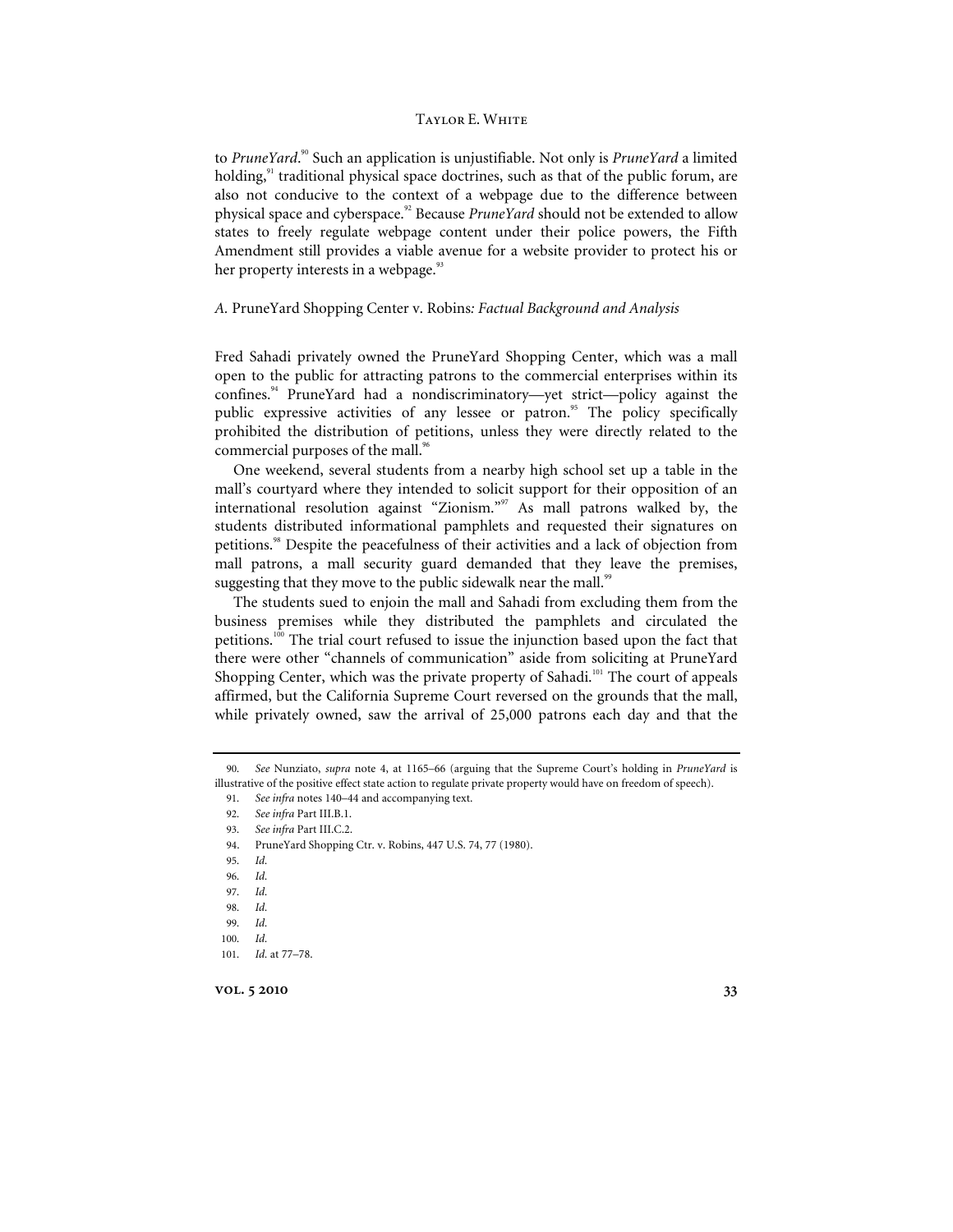students' activities did not disrupt the normal commercial relations of the mall.<sup>102</sup> The United States Supreme Court granted certiorari to address whether a state, through its constitution, could negate a private property owner's right to exclude when the property at issue has a uniquely public character.<sup>103</sup>

PruneYard and Sahadi argued that Supreme Court precedent<sup>104</sup> prevented a state from requiring a public shopping center to provide access to citizens exercising their First Amendment rights.<sup>105</sup> The Court noted that property can certainly maintain its private character, even though the owner invites the public onto it for commercial purposes.<sup>106</sup> According to the Court, that recognition does not limit the authority of a state to exercise its police powers to expand the individual liberties afforded by the state's constitution to include freedom of speech in privately owned spaces with public characteristics.<sup>107</sup> Moreover, PruneYard and Sahadi argued that their First Amendment rights had been violated because they were forced to accommodate the speech of others.<sup>108</sup> The Court determined, however, that PruneYard and Sahadi were not compelled by the state or the court to accept the view of the high school students; the mall and its owner were free to openly disassociate themselves from the students' political message.<sup>109</sup>

PruneYard and Sahadi also argued that their right to exclude was protected by the Takings Clause of the Fifth Amendment and Fourteenth Amendment right to due process before deprivation of property.<sup>110</sup> The Court recognized that "one of the essential sticks in the bundle of property rights is the right to exclude others," acknowledging that there had been a literal taking when the California Supreme Court interpreted their State Constitution to entitle the students to freedom of speech on the private premises of the mall.<sup>111</sup> The Court noted that the determination of whether a state law infringes upon a property owner's property interest necessitates a consideration of the state action's impact on the property owner's reasonable business interests.<sup>112</sup> The Court held that PruneYard and Sahadi could easily adopt management regulations to minimize the economic impact of the students' activities and that the mall was so physically large that the minor use

<sup>102</sup>*. Id.* at 78.

<sup>103</sup>*. Id.* at 79.

<sup>104.</sup> PruneYard relied on *Lloyd Corp. v. Tanner*, 407 U.S. 551 (1972). In *Lloyd*, the Supreme Court vacated an injunction issued by the Court of Appeals for the Ninth Circuit, which prohibited Lloyd Corp. from preventing citizens' right to distribute handbills on Lloyd's property, a public mall. *Id.* at 552–53; 570.

<sup>105</sup>*. Pruneyard*, 447 U.S. at 80.

<sup>106</sup>*. Id.* at 81.

<sup>107</sup>*. Id.* The Court distinguished *Pruneyard* from *Lloyd* by noting that in *Lloyd*, there was no state statutory or constitutional provision that affirmatively created rights for citizens to use private property. *Id.* at 81. By contrast, in *Pruneyard*, the California Constitution affirmatively creates a right for its citizens to exercise "their state rights of free expression and petition." *Id.* at 80.

<sup>108</sup>*. Id.* at 85.

<sup>109</sup>*. Id.* at 87–88.

<sup>110</sup>*. Id.* at 82.

<sup>111</sup>*. Id.* at 83.

<sup>112</sup>*. Id.* at 82–83.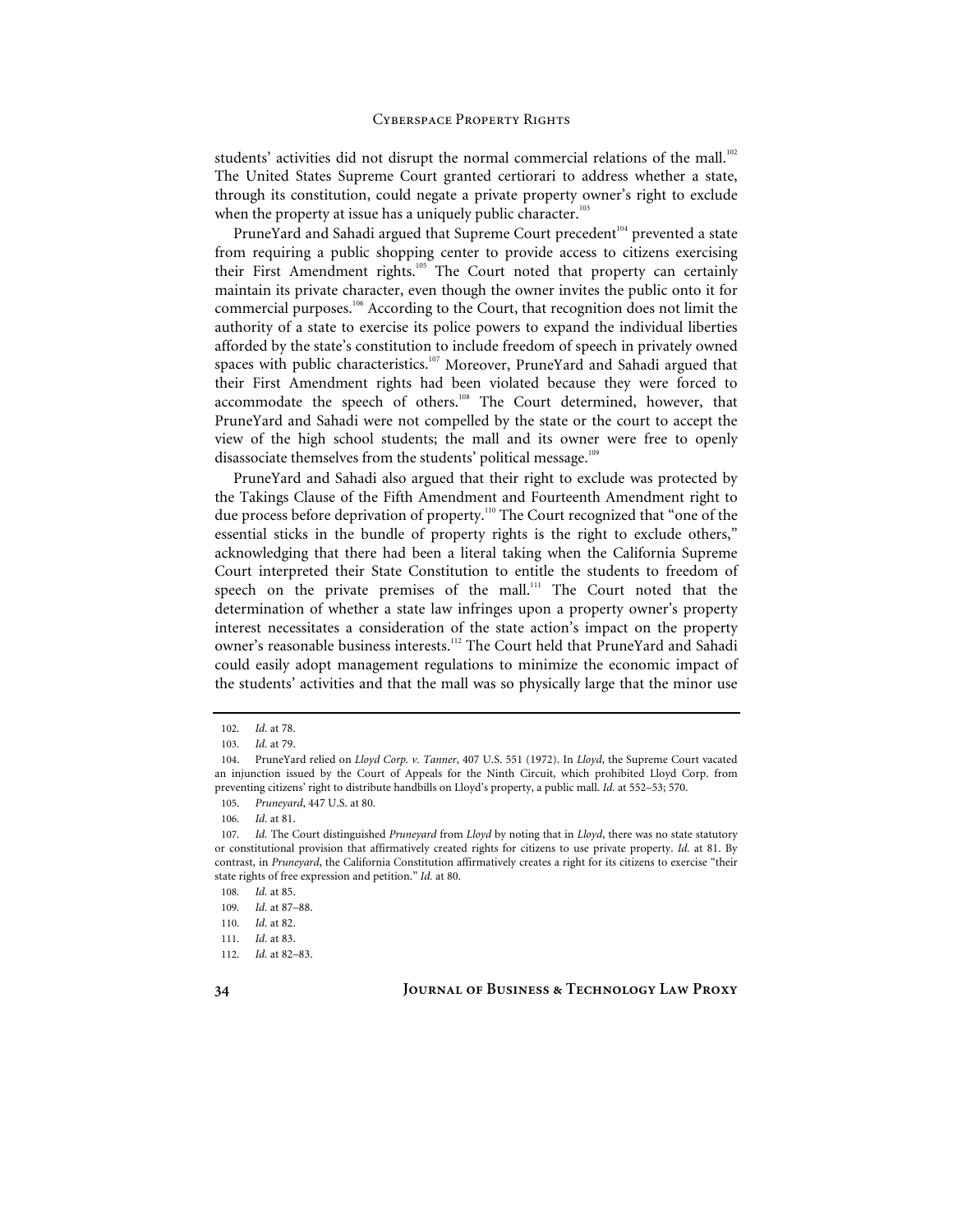of the courtyard by the students would not interfere with its commercial purposes.<sup>113</sup> Accordingly, the United States Supreme Court affirmed the state supreme court's decision to grant the injunction to the students.<sup>114</sup>

#### *B. Application of* PruneYard *in the Context of Webpages*

A government's application of *PruneYard* to regulate the content of Internet webpages is unjustifiable. First and foremost, the Internet should not be lightly analogized to physical space due to the realities of its technological architecture, meaning that doctrines related to physical space, such as the public forum doctrine, are inconsistent with webpages. *PruneYard* is a limited holding, moreover, which expressly states that a government's regulation of private property should not amount to a taking, requiring just compensation under the Takings Clause. An extension of the Court's holding would thus lead to a multitude of suits against the government for violations of website provider's private property interests.

# *1. The Cyberspace Metaphor: The Public Policies of Addressing Internet Property Rights in Terms of Physical Space*

Despite the property interest a website provider has in its webpage, some would argue that the Internet serves as a gigantic public forum,<sup>115</sup> such that the government should protect it as part of the public good. As the argument goes, the Internet is a marketplace of ideas, much like a shopping mall is a marketplace of goods.116 One of the most attractive characteristics of the Internet is the ease and efficiency with which information and ideas are disseminated to millions of people at once.<sup>117</sup> In essence, the Internet is the ultimate medium for public access to speech.<sup>118</sup> Government regulations could include not only the removal of content, but also the mandated addition of content on a webpage.<sup>119</sup> The latter situation intrudes on the rights of the website provider due to the public policies in favor of recognition of the provider's rights to use, dispose of, and exclude others from their virtual space. While some scholars continue to make the public forum argument,

<sup>113</sup>*. Id.* at 83–84.

<sup>114</sup>*. Id.* at 88.

<sup>115</sup>*. See* Nunziato, *supra* note 4, at 1120–21.

<sup>116</sup>*. See generally* Todd G. Hartman, *The Marketplace Vs. the Ideas: The First Amendment Challenges to Internet Commerce*, 12 HARV. J.L. & TECH. 420 (1999) (discussing the Internet and its impact on the marketplace of ideas theory).

<sup>117</sup>*. See A Transcript Featuring the 1999-2000 Oliver Wendell Holmes Lecturer—Floyd Abrams*, 51 MERCER L. REV. 833, 845 (2000) [hereinafter *Abrams Transcript*]. Indeed, that is presumably the reason why private businesses buy domain names and post privately owned webpages on them.

<sup>118</sup>*. See* Nunziato, *supra* note 4, at 1121. Please note that this Article does not address the "public forum" aspect of the First Amendment due to its focus on private property concepts.

<sup>119</sup>*. See supra* notes 2–3 and accompanying text.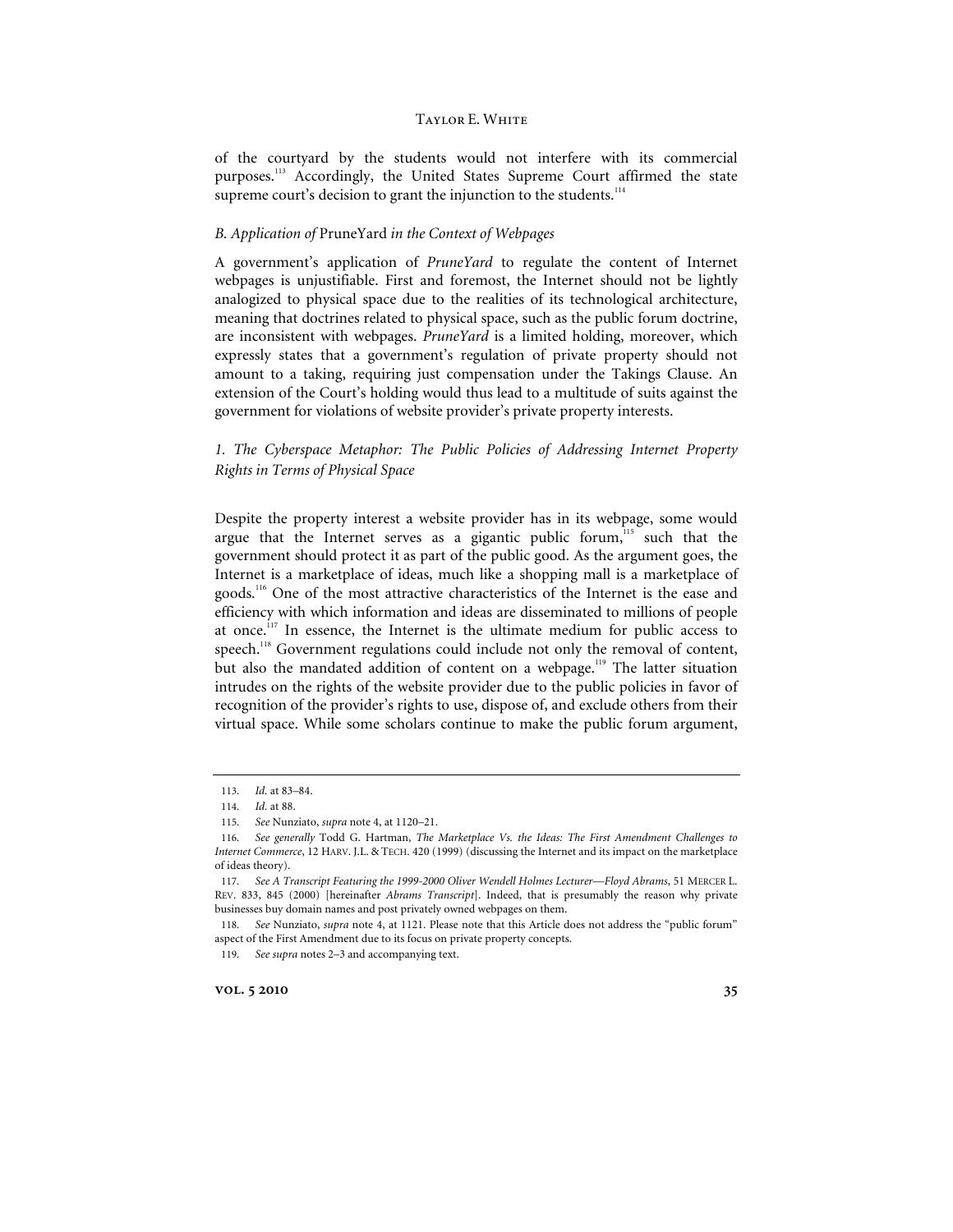that doctrine was created with physical space in mind and, as such, is not necessarily conducive to the concept of an Internet website, which is intangible.<sup>120</sup>

While the Internet must be intimately connected to physical objects to function, $121$  it is also an abstract embodiment of electrical transmissions rather than a structured physical shape like a house or a car. It is essentially nothing more than the exchange of information, $122$  amounting to an electrical diffusion of data between two or more pieces of computerized hardware, which is then made viewable to the user in the form of a webpage.<sup>123</sup> Accordingly, analyzing the property problems associated with webpages through analogies to real property or physical space is not the best process for determining the rights of individuals as they relate to webpages. Instead, the argument for a government's regulation of content on a webpage should be weighed against the technological realities and public policies surrounding the issue.<sup>124</sup>

At least two key differences exist between physical space and cyberspace.<sup>125</sup> First, real property is, by definition, unique land that cannot be copied, whereas data transmitted over the Internet must be copied.<sup>126</sup> By way of explanation, each time someone accesses a webpage, that individual's computer requests information from the website provider's server.<sup>127</sup> The website provider's data is then sent to the individual's computer and reproduced to form the contents of a webpage.<sup>128</sup> While a website provider may virtually refuse to accommodate a request under this architecture, exclusion in the physical sense does not occur.

Second, with physical space, individuals can observe through the senses of sight, hearing, and smell what is happening around them.<sup>129</sup> Indeed, many individuals make a hobby of spying on their next-door neighbors. On the other hand, Internet websites have no "next door."<sup>130</sup> Cyberspace contains no physical public rest-areas such as park benches, sidewalks, or bus stations, where individuals may observe the

<sup>120</sup>*. See* Nunziato, *supra* note 4, at 1144–48 (describing the development of the public forum doctrine). Essentially, the public forum doctrine posits that "government actors are substantially restrained in their ability to regulate speech within their 'property' when that property constitutes a public forum." *Id.* at 1147. Professor Nunziato advocates for "[r]estoring the [v]alues of the [g]eneral [p]ublic [f]orum [w]ithin [c]yberspace" in order to guarantee the dissemination of speech protected by the First Amendment. *Id.* at 1160–61.

<sup>121</sup>*. See* Shih Ray Ku*, supra* note 27, at 93–94.

<sup>122.</sup> Lemley, *supra* note 14, at 523.

<sup>123</sup>*. Id.*; *see also* Brain, *supra* note 19 (defining a webpage).

<sup>124</sup>*. See generally* Ruckelshaus v. Monsanto Co., 467 U.S. 986, 1005 (1984) ("The Court . . . has identified several factors that should be taken into account when determining whether a governmental action has gone beyond 'regulation' and effects a 'taking.'"). Specifically, a court should consider the character of the government action, the action's economic impact on the property owner, and the action's interference with the reasonable business expectations of the property owner. *Id.*

<sup>125</sup>*. See* Lemley, *supra* note 14, at 525–26.

<sup>126</sup>*. See id.* at 526.

<sup>127</sup>*. Id.* at 524.

<sup>128</sup>*. Id.*

<sup>129</sup>*. Id.* at 526.

<sup>130</sup>*. Id*.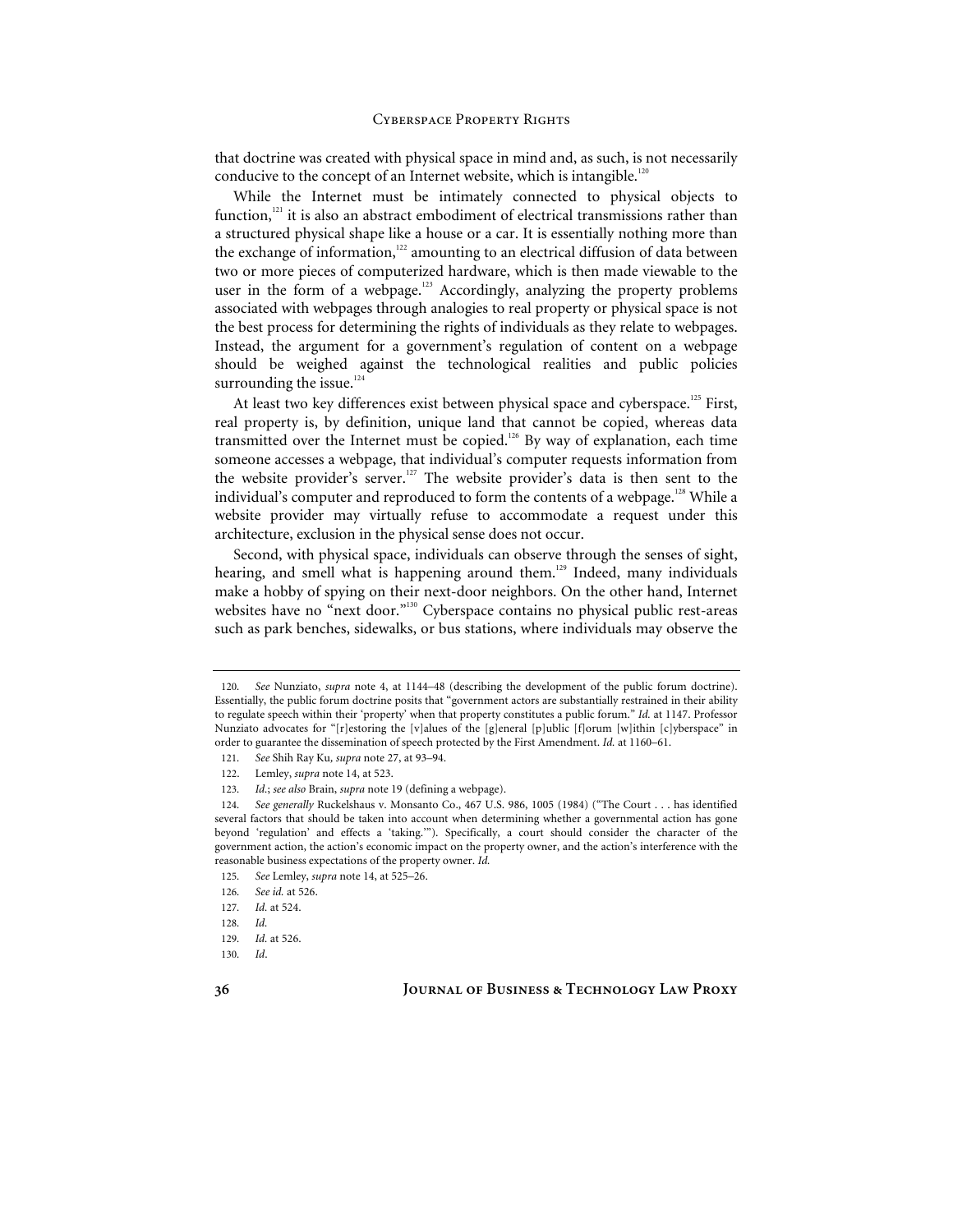behavior of others in the physical sense.<sup>131</sup> Even those who argue for the recognition of the Internet as a "public forum" for free speech purposes agree that the common assumption that there is a cyber "town square" is incorrect.<sup>132</sup> For this reason, the extension of physical space legal doctrines is not conducive to the Internet because of the lack of traditional public areas in cyberspace.

Conversely, by its very nature, the Internet is the product of a public effort. No one would pay for the Internet if there was only one website to visit. In fact, one could compare the Internet's appeal to that of a shopping mall. A person enters the mall for the wide range of stores in which to purchase an even wider array of items and services. Similarly, millions of websites offer a wide range of options to Internet users, which is part of the attraction.<sup>133</sup> That appeal brings millions of people together on a series of networks, in which they can chat, shop, surf, and learn. Against this backdrop, one could readily argue that states should regulate the Internet, like other places of a public character, to protect it as a mode of the free transfer of ideas across the nation and globe.

To address that argument, however, one must consider the consequences behind its implications. The faults of believing the Internet has a wholly public character may be conceptualized by addressing an often-used analogy. Some courts compare a domain name to a telephone number or address.<sup>134</sup> In the virtual sense, this appears to be a worthy metaphor; however, in the practical sense, it is wrong because a telephone number or an address connects you to a physical location. A domain name transports you only to a virtual location, not a geological physicality—even if it is connected to a physical object.135 For instance, a person may visit eBay.com, but that person is not in a physical auction house. From a practical standpoint, that person is only in his or her own home, seeing only a collection of data and information that appears in the form of a webpage.<sup>136</sup>

While this criticism of the analogy simply states the obvious, the obvious is often overlooked. The website provider is not like a store owner who can physically remove unruly customers. Businesses that exist solely on the Internet should not be forced to accommodate the free speech of customers with political, religious, or social motivations for speaking because that privilege may inhibit an otherwise

<sup>131</sup>*. Id. But see* Margae, Inc. v. Clear Link Techs., LLC, 620 F. Supp. 2d 1284, 1288 (D. Utah 2009) (stating that a webpage is a type of tangible property, capable of conversion, and which "has a physical presence on [a] computer drive, causes tangible effects on computers, and can be perceived by the senses").

<sup>132</sup>*. See* Nunziato, *supra* note 4, at 1139.

<sup>133.</sup> Private and public entities alike have registered over 102.5 million domain names worldwide. Webhosting.info, Domain Names, http://www.webhosting.info/domains (last visited Mar. 5, 2010). Each of these domain names may serve as the virtual location of another privately owned webpage.

<sup>134</sup>*. E.g.*, Universal Tube & Rollform Equip. Corp. v. YouTube, Inc., 504 F. Supp. 2d 260, 268 (N.D. Ohio 2007).

<sup>135</sup>*. See* Lemley, *supra* note 14, at 524 ("People may speak of 'visiting' websites, but of course they don't actually do any such thing. They send a request for information to the provider of the website, and the provider sends back data: the web page itself.").

<sup>136</sup>*. See supra* note 19.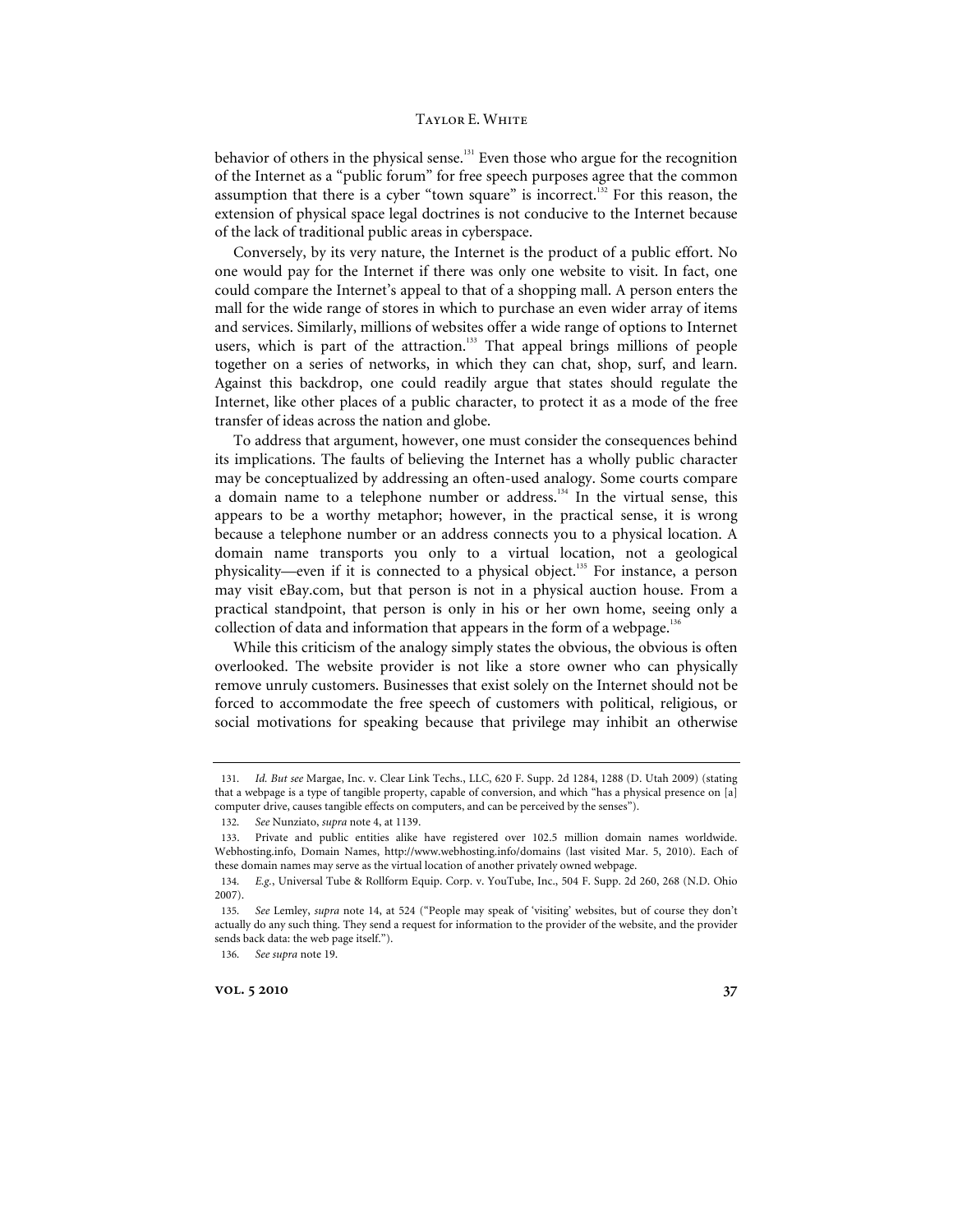legitimate business from operating to its maximized profitability.<sup>137</sup> Unlike the students in *PruneYard* who passively administered pamphlets to interested passersby,138 Internet users who post information on webpages force other innocent Internet users to view the content. These innocent users should be protected from information that is potentially harmful or unwanted to the viewer. Because they are a captive audience, they should not be subjected to information that did not originally attract them to the webpage, especially in the context of commercial sites.<sup>139</sup>

#### *2. Legal Realities of* PruneYard

A state seeking to exercise its police power to regulate Internet content under an extension of *PruneYard* should also remember that it is a limited holding. Specifically, the Court only addressed the situation where an individual state expanded the civil liberties of its citizens through the use of its police powers.<sup>140</sup> In fact, the United States Supreme Court earlier held in *Lloyd Corp. v. Tanner<sup>141</sup>* that the "essentially private character of a store and its privately owned abutting property does not change by virtue of being large or clustered with other stores in a modern shopping center."<sup>142</sup> The Court in *PruneYard* expressly distinguished its previous holding in *Lloyd* on the grounds that the Court in *Lloyd* was not faced with a state action to extend the constitutional rights of its citizens.143 The *PruneYard* Court specifically noted, however, that regulations of the state must not amount to a taking requiring just compensation under the Takings Clause.<sup>144</sup> Accordingly, *PruneYard* is simply not broad enough to apply in the context of the Internet, especially because a webpage is privately owned property virtually clustered closely together with other pages.

Where a government acts to regulate privately owned webpages, judicial economy also becomes an issue. Because the Internet contains millions of webpages,<sup>145</sup> numerous situations would be created similar to the one presented in *PruneYard* where a state regulates private property rights of website providers.<sup>146</sup> If a state were to regulate the content of privately owned webpages, it would have such a universal effect that scores of regulated website providers could seek relief based upon a violation of their property rights under the Takings Clause. Due to the

<sup>137</sup>*. See infra* Part III.C.2.

<sup>138.</sup> PruneYard Shopping Ctr. v. Robins, 447 U.S. 74, 77 (1980).

<sup>139</sup>*. See infra* Part III.C.2.

<sup>140</sup>*. PruneYard*, 447 U.S. at 81.

<sup>141. 407</sup> U.S. 551 (1972).

<sup>142</sup>*. Id.* at 569.

<sup>143</sup>*. PruneYard*, 447 U.S. at 81.

<sup>144</sup>*. Id.*

<sup>145</sup>*. See supra* note 133.

<sup>146</sup>*. PruneYard*, 447 U.S. at 78. Again, this Article does not address the website provider's freedom of speech or the Internet user's right to receive speech.

**<sup>38</sup> Journal of Business & Technology Law Proxy**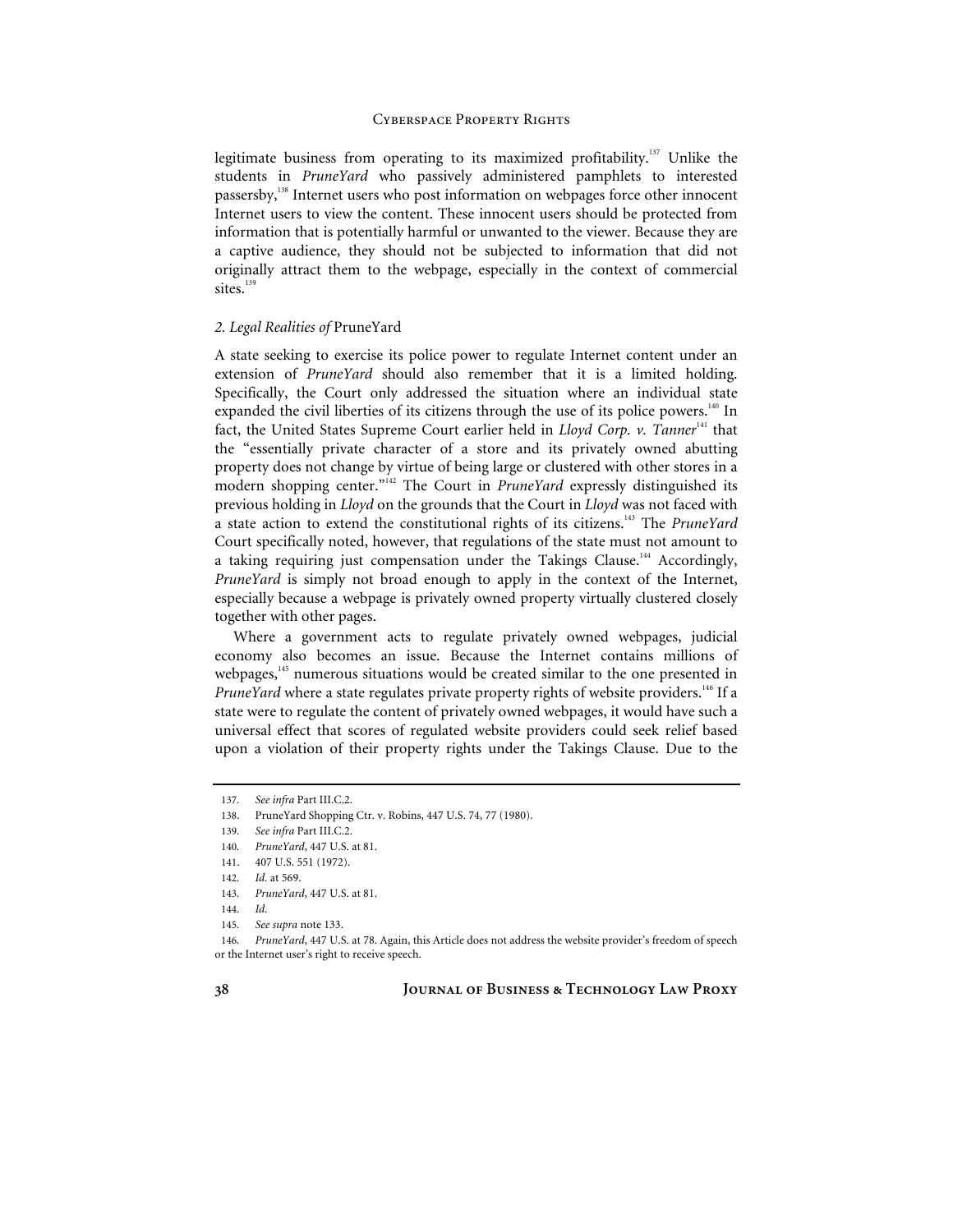simple observation that Internet webpages are so numerous, courts would likely have to expend substantial time and resources to address the multitude of suits by website providers seeking to receive compensation for a regulation of the content of their webpages. In short, states should not over-regulate webpages because doing so would constitute a taking under the Fifth Amendment Takings Clause.

#### *C. Privately Owned Websites and the Fifth Amendment*

Because there is a structural lack of a "town square" on a webpage, $147$  and considering *PruneYard* is a limited holding, the Fifth Amendment Takings Clause protects a website provider's property interests in its webpage. Some courts do not recognize a taking when a private property owner loses a property right merely by any act of the government that affects the website provider.<sup>148</sup> Thus, website owners still have the burden to show a taking has occurred that requires just compensation. This section addresses several key public policies favoring recognition of a Fifth Amendment taking in the context of regulations of an Internet webpage.

# *1. The Argument Against Recognizing Property Rights in Webpages Under the Fifth Amendment*

The government could argue that the Takings Clause provides no protection to the website provider. In order to show that a government action is an unlawful taking of private property, the property owner must show that it would be unfair and unjust for it to bear the burden when the public should bear it.<sup>149</sup> This analysis requires a consideration of "such factors as the character of the governmental action, its economic impact, and its interference with reasonable investment-backed expectations."<sup>150</sup> Further, when the property owner operates in a highly regulated industry like telecommunications, it should expect to be affected by government action.<sup>151</sup> Based upon these factors, a government could argue that the website provider is not deprived of its private property by regulation of a webpage.

The argument would be based upon many of the same principles used by the Court in *PruneYard*. Specifically, a website provider might implement personal restrictions on the "time, place, and manner" with which a regulation is complied

**vol.** 5 2010 39

<sup>147</sup>*. See supra* Part III.B.1.

<sup>148</sup>*. See, e.g.*, Prometheus Radio Project v. FCC, 373 F.3d 372, 428 (3d Cir. 2004) ("[B]roadcast licenses, which are the subject of the Commission's restriction on transferability, are not protected property interests under the Fifth Amendment.").

<sup>149</sup>*. PruneYard*, 447 U.S. at 82–83.

<sup>150</sup>*. PruneYard*, 447 U.S. at 83; *see also* Ruckelshaus v. Monsanto Co., 467 U.S. 986, 1005 (1984); E. Spire Commc'ns, Inc. v. Baca, 269 F. Supp. 2d 1310, 1325–26 (D.N.M. 2003) (using the same three factors to consider whether a taking occurred in the context of the telecommunications industry involving "right to payment" under an Interconnection Agreement), *aff'd*, E. Spire Commc'ns, Inc. v. N.M. Pub. Regulation Comm'n, 392 F.3d 1204 (10th Cir. 2004).

<sup>151</sup>*. E. Spire*, 269 F. Supp. 2d at 1325.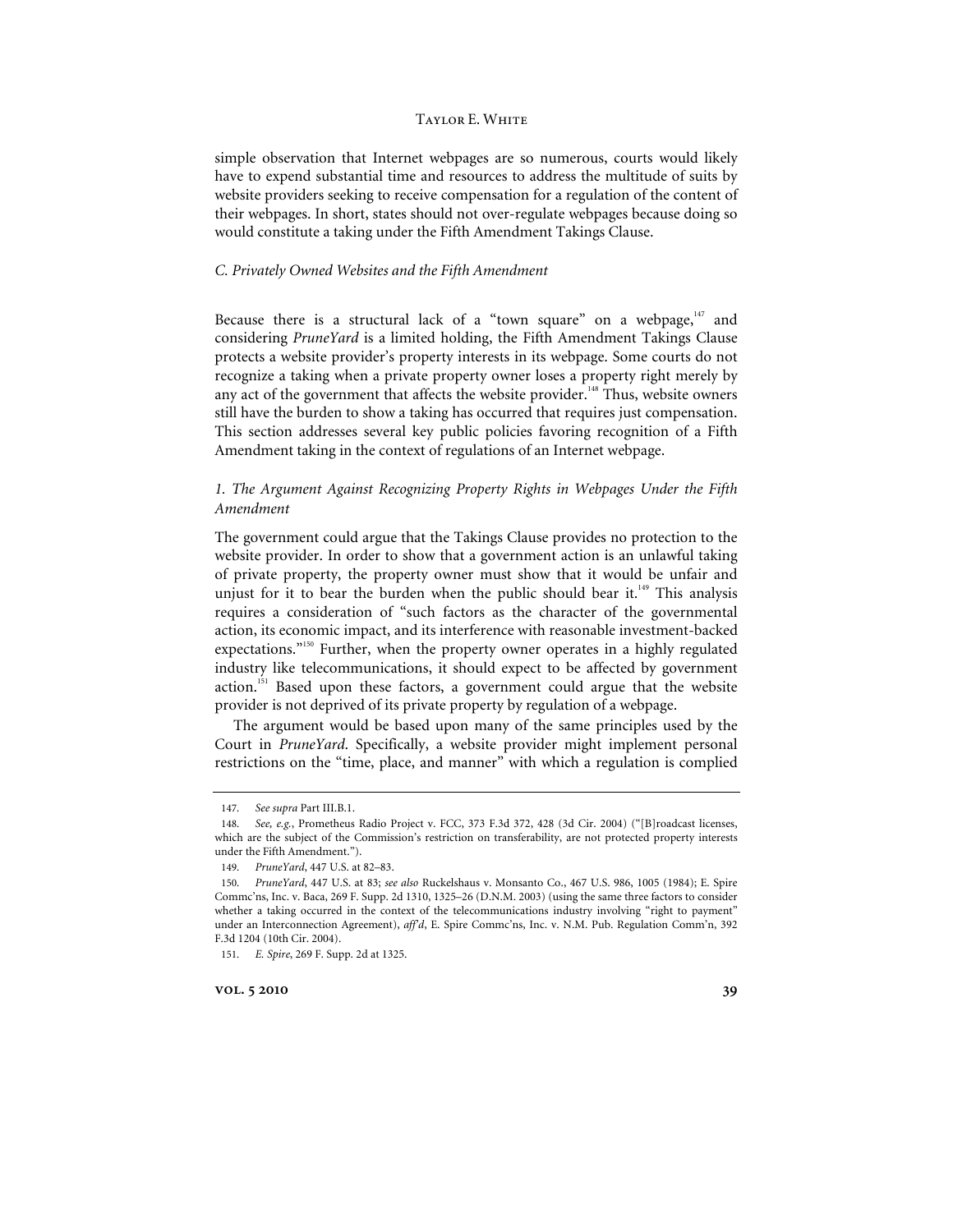to "minimize any interference with its commercial functions."152 Under those circumstances, a virtual invasion of the website provider's private property is not determinative.<sup>153</sup> Similarly, the right to exclude in the Internet website context may not be completely essential to the webpage's business expectation.<sup>154</sup> To the contrary, the website providers—especially those operating a business—likely want as many visitors and as much of their input as possible to maximize their profits, which is best effectuated by narrow regulations. Under the foregoing analysis, one could certainly posit that the Fifth Amendment provides little protection to website providers, even those conducting online businesses.

# *2. The Argument for Recognizing Property Rights in Webpages Under the Fifth Amendment*

Despite the argument against recognizing property rights in webpages under the Fifth Amendment, which is supported by *PruneYard*<sup>155</sup> and other cases,<sup>156</sup> states</sup> should consider public policies favoring recognition of property rights when analyzing the Takings Clause in the context of webpages. The following two public policies are most important: (1) the possibility of harm to the website provider's personal and business interests; and (2) the high value of Internet webpages to the website provider.<sup>157</sup> A website provider may have a claim for just compensation for a taking in contravention to the Fifth Amendment if a state fails to recognize these policies by implementing regulations that mandate modification of webpage content.<sup>158</sup>

From a business expectation standpoint, website providers may suffer economic harm from a decrease in their business reputation if a state forces them to modify their content. This could occur in two alternative scenarios. First, website providers could lose business goodwill if potential customers or users cease visiting the webpage due to unsavory material or information displayed on the computer screen.<sup>159</sup> Uninhibited exposure to potentially volatile or indecent information has serious results for both website providers<sup>160</sup> and innocent Internet users.<sup>161</sup> Unlike

<sup>152</sup>*. PruneYard*, 447 U.S. at 83.

<sup>153</sup>*. Id.* at 84.

<sup>154</sup>*. Id.*

<sup>155</sup>*. Id.*

<sup>156</sup>*. See*, *e.g.*, Prometheus Radio Project v. FCC, 373 F.3d 372, 428 (3d Cir. 2004).

<sup>157</sup>*. See* Ruckelshaus v. Monsanto, Co., 467 U.S. 985, 1005 (1984).

<sup>158</sup>*. Cf. id.*

<sup>159</sup>*. See, e.g.*, America Online, Inc. v. LCGM, Inc., 46 F. Supp. 2d 444, 452–53 (E.D. Va. 1998) (affirming a grant of summary judgment for trespass to chattels where the plaintiff alleged that its business goodwill was injured when the defendant sent large amounts of spam to the plaintiff's subscribers using the plaintiff's computer equipment and network).

<sup>160</sup>*. See, e.g.*, *id.* (finding that injury to business goodwill was sufficient harm to state a claim for trespass to chattels).

<sup>161</sup>*. Cf.*, *e.g.*, FCC v. Pacifica Found., 438 U.S. 726, 750 (1978) (noting that a broadcast is intrusive and "uniquely accessible to children, even those too young to read").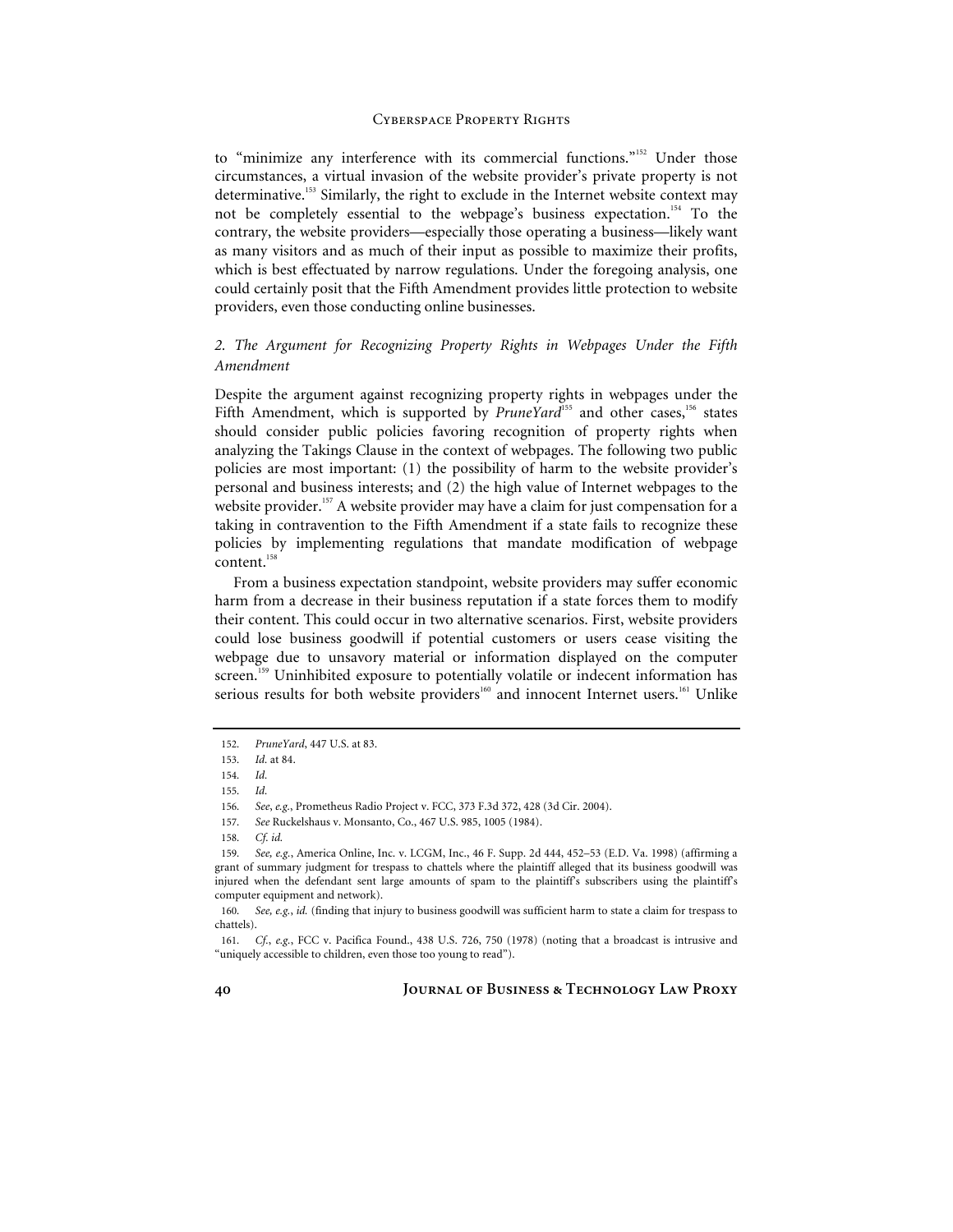patrons at the mall in *PruneYard* who can perceive the presence of the students and take actions to avoid them, an Internet user cannot as easily avoid being exposed to content on a webpage. In other words, Internet users make up a captive audience. Where a state mandates addition of content to a webpage, the Internet user cannot avoid seeing the information on the page. If the website provider is not allowed to control that information and perhaps censure it, Internet users wishing to avoid vulgar, obscene, or politically charged material could not do so because they would immediately be exposed to it upon visiting the website.

Second, certain Internet users may wish to view particular information, even if it is politically charged or vulgar. Where a state mandates removal of such content, the website provider is deprived of potential financial gains from purchases of its products and services or advertisers wishing to capitalize on a higher volume of viewers with specific interests. Website providers—especially those offering services or selling goods—should be allowed to control material or information in order to protect their business reputations. Indeed, too much regulation could stifle Internet commerce if a user quits visiting a particular webpage due to state-mandated modification, transforming the webpage from an unconventional webpage into a more mainstream webpage.

Moreover, a website provider has a substantial financial investment in his webpage.<sup>162</sup> Domain names, for example, are often worth millions of dollars.<sup>163</sup> For example, "business.com" sold for well over \$7 million.<sup>164</sup> Domain names, however, would be worthless without their connections to webpages. When a website provider registers a domain name and creates a webpage, the provider reasonably expects profits to stem from the content of that webpage based on its initial investment.<sup>165</sup> Where a website provider is deprived of the full use of that investment, a taking should be recognized, much like the Court recognized a literal taking in PruneYard.<sup>166</sup> This deprivation should not be tolerated in light of the oftentimes large investments website providers make to acquire their domain names and then to create a webpage that corresponds to the valuable virtual location.<sup>167</sup> Recognition of a website provider's private property interest in his or her Internet website would allow the provider to control the information on its webpage and fully capitalize on its investment. Basic recognition of these market principles will maximize the investment potential of Internet webpages, and this recognition eliminates the need for a state to regulate webpage content.

**vol.** 5 2010 41

<sup>162</sup>*. See generally* Heussner, *supra* note 70; Snow, *supra* note 69, at 50–51 (discussing the values of domain names).

<sup>163.</sup> Heussner, *supra* note 70.

<sup>164.</sup> Snow, *supra* note 69, at 50.

<sup>165</sup>*. See generally supra* notes 77–89 and accompanying text (discussing the relationship between the domain name and the webpage).

<sup>166.</sup> PruneYard Shopping Ctr. v. Robins, 447 U.S. 74, 82 (1980).

<sup>167</sup>*. Cf.* Mossoff, *supra* note 49, at 41.